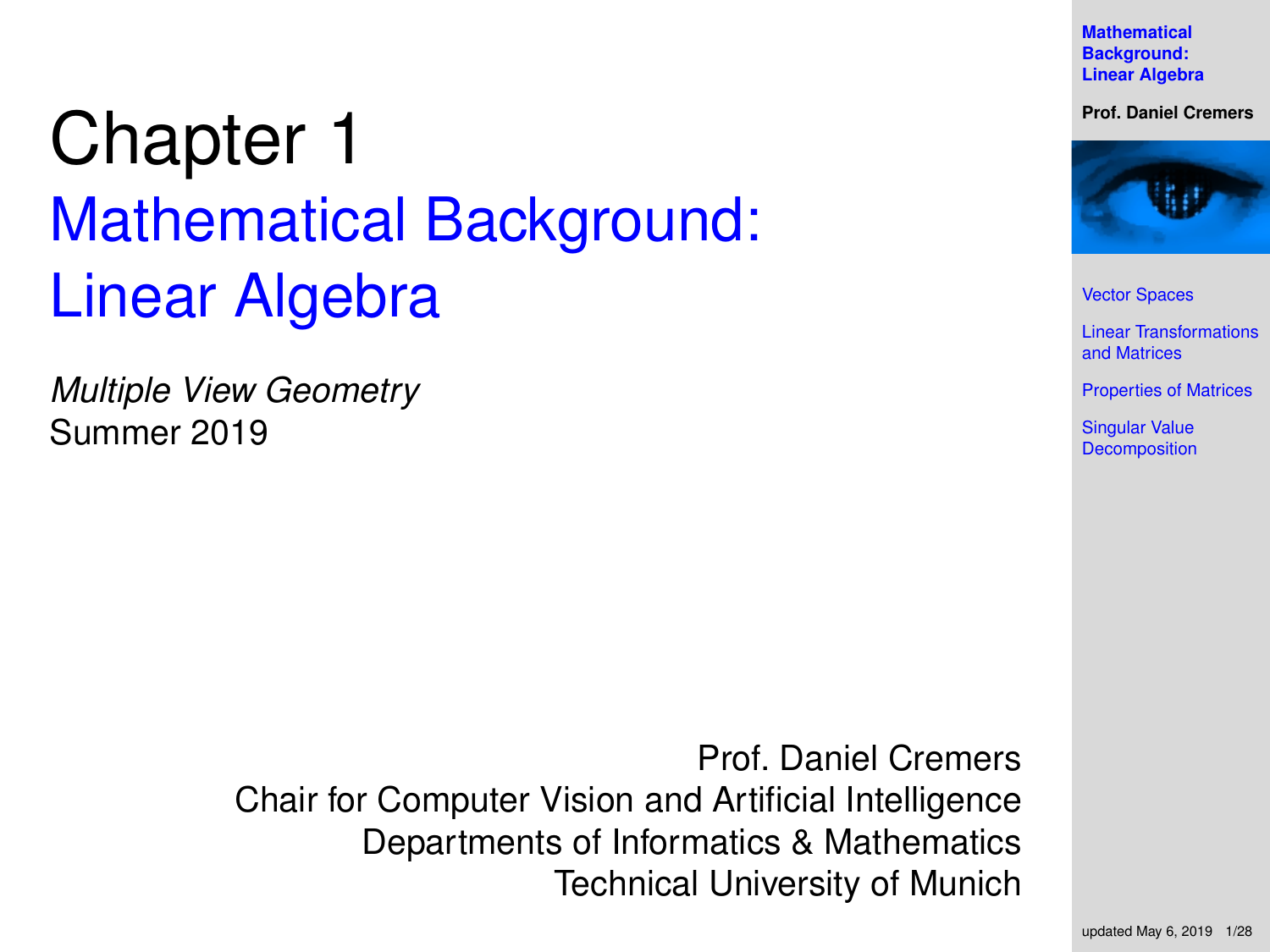**Overview**

**1 [Vector Spaces](#page-2-0)**

**2 [Linear Transformations and Matrices](#page-8-0)**

**3 [Properties of Matrices](#page-14-0)**

**4 [Singular Value Decomposition](#page-22-0)**

**Mathematical Background: [Linear Algebra](#page-0-0)**

**Prof. Daniel Cremers**



[Vector Spaces](#page-2-0)

[Linear Transformations](#page-8-0) and Matrices

[Properties of Matrices](#page-14-0)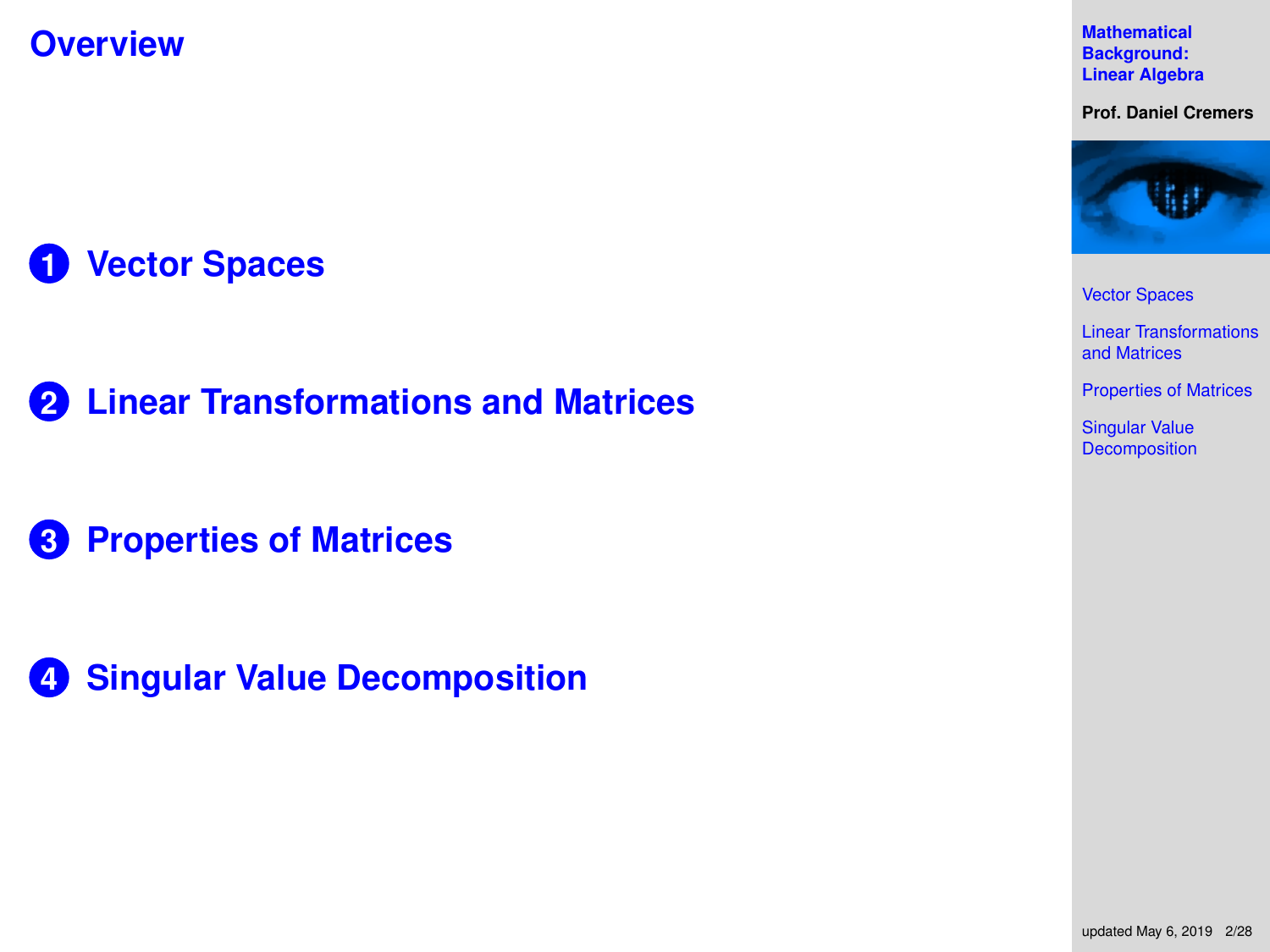### <span id="page-2-0"></span>**Vector Space (Vektorraum)**

A set *V* is called a linear space or a vector space over the field  $\mathbb R$  if it is closed under vector summation

 $+$  :  $V \times V \rightarrow V$ 

and under scalar multiplication

$$
\cdot : \mathbb{R} \times V \to V,
$$

i.e.  $\alpha v_1 + \beta v_2 \in V \ \forall v_1, v_2 \in V$ ,  $\forall \alpha, \beta \in \mathbb{R}$ . With respect to addition  $(+)$  it forms a commutative group (existence of neutral element 0, inverse element −*v*). Scalar multiplication respects the structure of  $\mathbb{R}$ :  $\alpha(\beta u) = (\alpha \beta)u$ . Multiplication and addition respect the distributive law:

$$
(\alpha + \beta)\mathsf{v} = \alpha\mathsf{v} + \beta\mathsf{v} \text{ and } \alpha(\mathsf{v} + \mathsf{u}) = \alpha\mathsf{v} + \alpha\mathsf{u}.
$$

Example:  $V = \mathbb{R}^n$ ,  $v = (x_1, ..., x_n)^{\top}$ .

A subset *W* ⊂ *V* of a vector space *V* is called subspace if  $0 \in W$  and *W* is closed under + and  $\cdot$  (for all  $\alpha \in \mathbb{R}$ ).

**Mathematical Background: [Linear Algebra](#page-0-0)**

**Prof. Daniel Cremers**



[Vector Spaces](#page-2-0)

[Linear Transformations](#page-8-0) and Matrices

[Properties of Matrices](#page-14-0)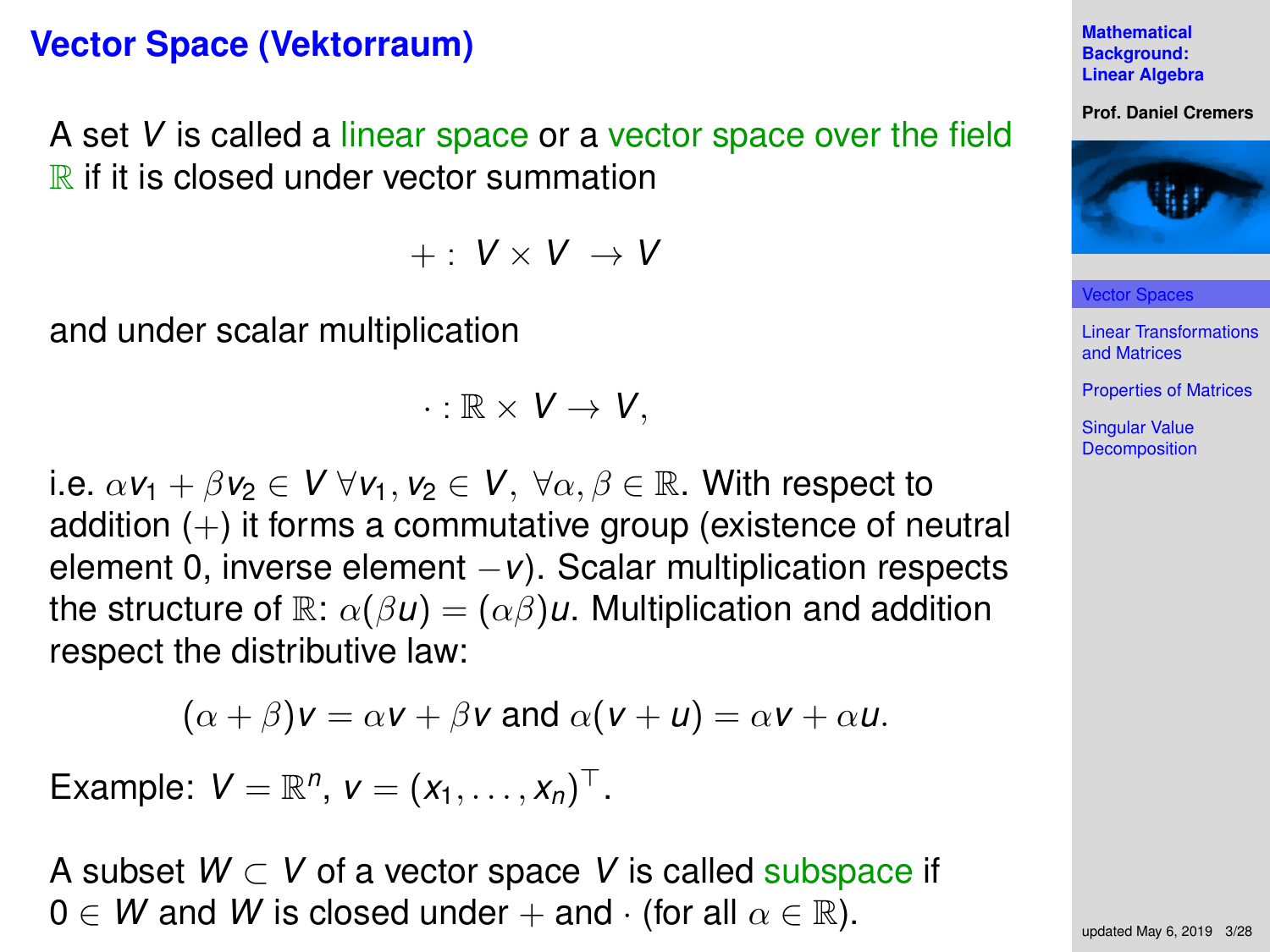# **Linear Independence and Basis**

The spanned subspace of a set of vectors  $S = \{v_1, \ldots, v_k\} \subset V$  is the subspace formed by all linear combinations of these vectors:

$$
\text{span}(S) = \left\{ v \in V \mid v = \sum_{i=1}^k \alpha_i v_i \right\}
$$

The set *S* is called linearly independent if:

$$
\sum_{i=1}^k \alpha_i v_i = 0 \Rightarrow \alpha_i = 0 \; \forall i,
$$

in other words: if none of the vectors can be expressed as a linear combination of the remaining vectors. Otherwise the set is called linearly dependent.

A set of vectors  $B = \{v_1, \ldots, v_n\}$  is called a basis of V if it is linearly independent and if it spans the vector space *V*. A basis is a maximal set of linearly independent vectors.

**Mathematical Background: [Linear Algebra](#page-0-0)**

#### **Prof. Daniel Cremers**



[Vector Spaces](#page-2-0)

[Linear Transformations](#page-8-0) and Matrices

[Properties of Matrices](#page-14-0)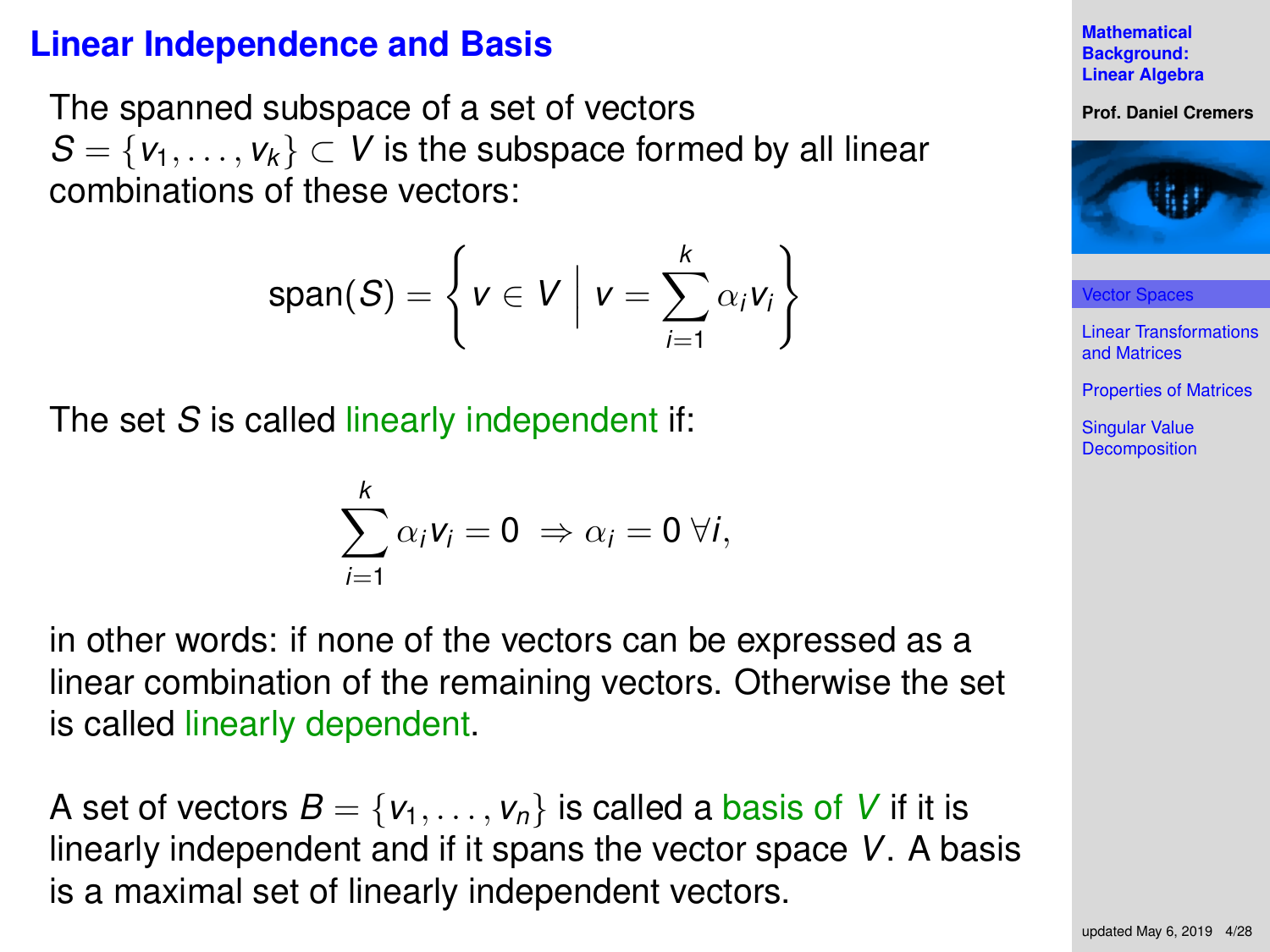### **Properties of a Basis**

Let *B* and *B'* be two bases of a linear space *V*.

- **1** *B* and *B'* contain the same number of vectors. This number *n* is called the dimension of the space *V*.
- **2** Any vector *v* ∈ *V* can be uniquely expressed as a linear combination of the basis vectors in  $B = \{b_1, \ldots, b_n\}$ :

$$
v=\sum_{i=1}^n\alpha_ib_i.
$$

**3** In particular, all vectors of *B* can be expressed as linear  $\mathsf{combinations}$  of vectors of another basis  $\mathit{b}'_i \in \mathit{B}'$  :

$$
b'_i = \sum_{j=1}^n \alpha_{ji} b_j
$$

The coefficients  $\alpha_{ij}$  for this basis transform can be combined in a matrix A. Setting  $B \equiv (b_1, \ldots, b_n)$  and  $B' \equiv (b'_1, \ldots, b'_n)$  as the matrices of basis vectors, we can write:  $B' = BA \Leftrightarrow B = B'A^{-1}$ .

**Mathematical Background: [Linear Algebra](#page-0-0)**

#### **Prof. Daniel Cremers**



[Vector Spaces](#page-2-0)

[Linear Transformations](#page-8-0) and Matrices

[Properties of Matrices](#page-14-0)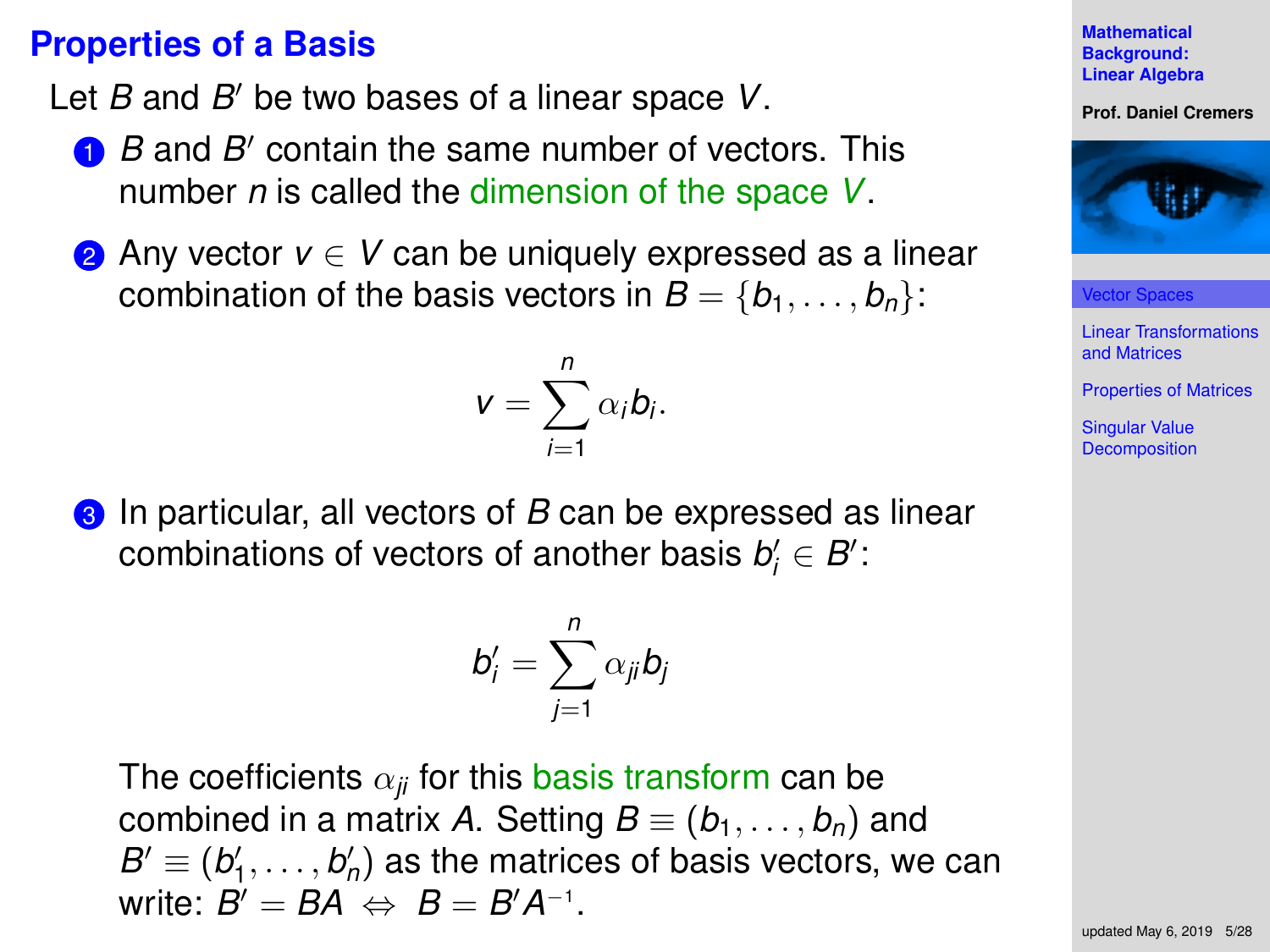### **Inner Product**

On a vector space one can define an inner product (dot product, dt.: Skalarprodukt  $\neq$  skalare Multiplikation):

$$
\langle \cdot, \cdot \rangle: V \times V \ \to \ \mathbb{R}
$$

which is defined by three properties:

\n- $$
\langle u, \alpha v + \beta w \rangle = \alpha \langle u, v \rangle + \beta \langle u, w \rangle
$$
 (linear)
\n- $\langle u, v \rangle = \langle v, u \rangle$  (symmetric)
\n- $\langle v, v \rangle \geq 0$  and  $\langle v, v \rangle = 0 \Leftrightarrow v = 0$  (positive definite)
\n

The scalar product induces a norm

$$
|\cdot|:V\to\mathbb{R},\quad |v|=\sqrt{\langle v,v\rangle}
$$

and a metric

$$
d: V \times V \to \mathbb{R}, \quad d(v, w) = |v - w| = \sqrt{\langle v - w, v - w \rangle}
$$

for measuring lengths and distances, making *V* a metric space. Since the metric is induced by a scalar product V is called a Hilbert space.



**Prof. Daniel Cremers**



[Vector Spaces](#page-2-0)

[Linear Transformations](#page-8-0) and Matrices

[Properties of Matrices](#page-14-0)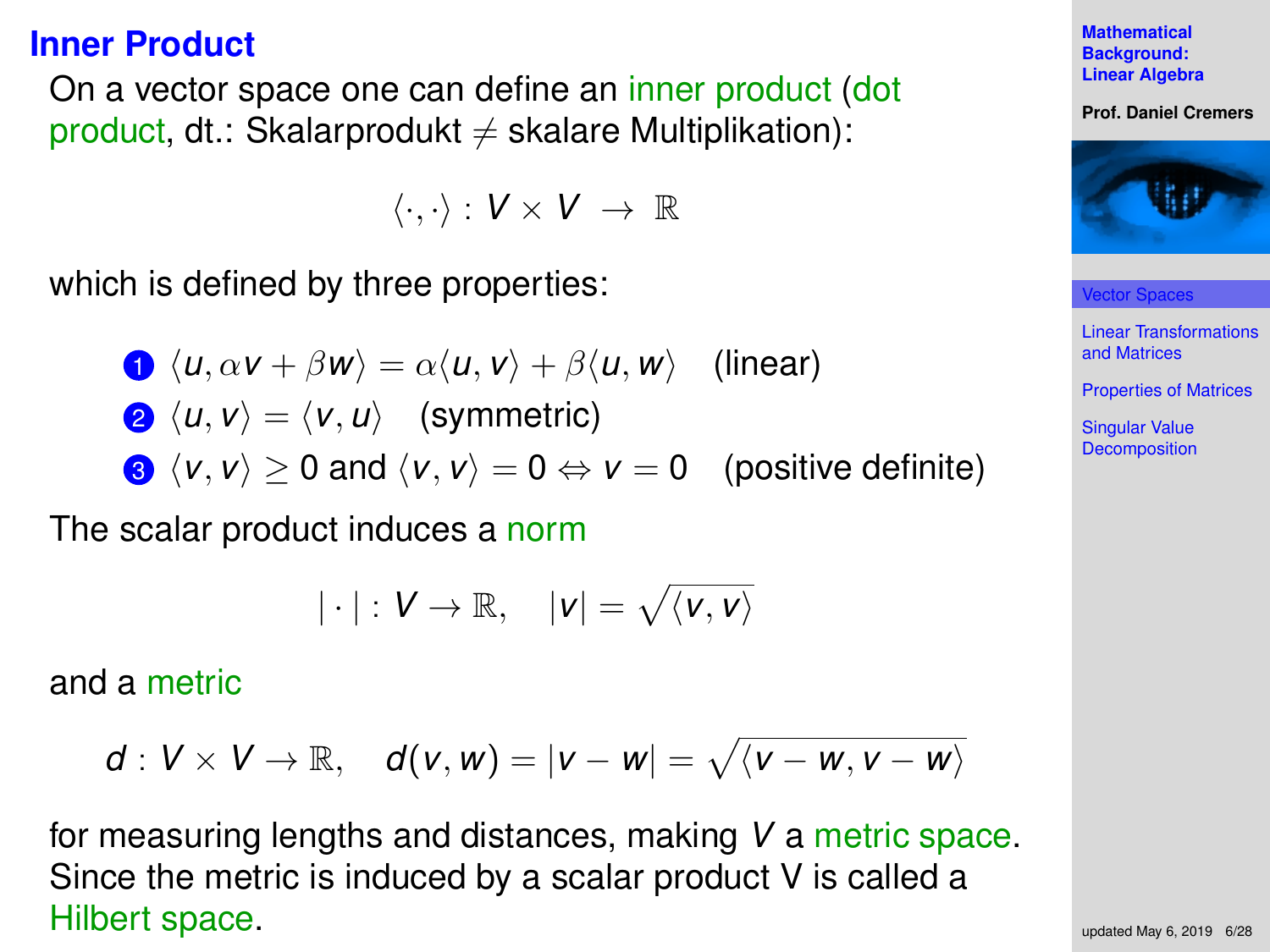### **Canonical and Induced Inner Product**

On  $V = \mathbb{R}^n$ , one can define the canonical inner product for the canonical basis  $B = I_n$  as

$$
\langle x, y \rangle = x^\top y = \sum_{i=1}^n x_i y_i
$$

which induces the standard *L*<sub>2</sub>-norm or Euclidean norm

$$
|x|_2 = \sqrt{x^{\top} x} = \sqrt{x_1^2 + \dots + x_n^2}
$$

With a basis transform A to the new basis B' given by *I* = *B*<sup> $′$ </sup> *A*<sup>-1</sup> the canonical inner product in the new coordinates x', y' is given by:

$$
\langle x, y \rangle = x^{\top} y = (Ax')^{\top} (Ay') = x'^{\top} A^{\top} A y' \equiv \langle x', y' \rangle_{A^{\top} A}
$$

The latter product is called the induced inner product from the matrix *A*.

Two vectors *v* and *w* are orthogonal iff  $\langle v, w \rangle = 0$ .



**Mathematical**

[Vector Spaces](#page-2-0)

[Linear Transformations](#page-8-0) and Matrices

[Properties of Matrices](#page-14-0)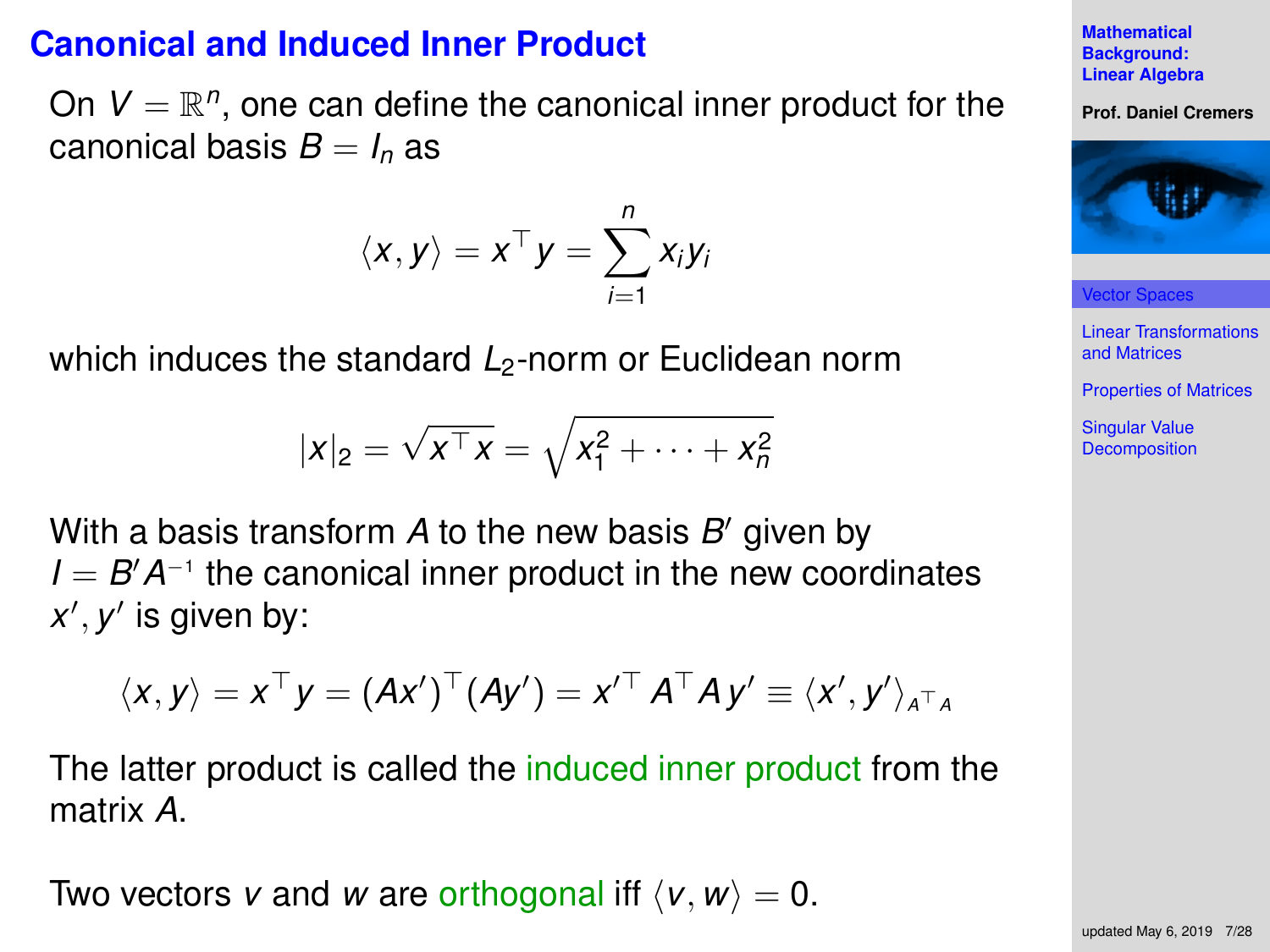#### **Kronecker Product and Stack of a Matrix**

Given two matrices  $A \in \mathbb{R}^{m \times n}$  and  $B \in \mathbb{R}^{k \times l}$ , one can define their Kronecker product *A* ⊗ *B* by:

$$
A\otimes B\equiv \left(\begin{array}{ccc}a_{11}B & \cdots & a_{1n}B \\ \vdots & \ddots & \vdots \\ a_{m1}B & \cdots & a_{mn}B\end{array}\right)\in\mathbb{R}^{mk\times nl}.
$$

In Matlab this can be implemented by  $C=kron(A, B)$ .

Given a matrix  $A \in \mathbb{R}^{m \times n}$ , its stack  $A^s$  is obtained by stacking its *n* column vectors  $a_1, \ldots, a_n \in \mathbb{R}^m$ :

$$
A^{s} \equiv \left(\begin{array}{c} a_{1} \\ \vdots \\ a_{n} \end{array}\right) \in \mathbb{R}^{mn}.
$$

These notations allow to rewrite algebraic expressions, for example:

$$
u^{\top} A v = (v \otimes u)^{\top} A^{s}.
$$

**Mathematical Background: [Linear Algebra](#page-0-0)**

#### **Prof. Daniel Cremers**



[Vector Spaces](#page-2-0)

[Linear Transformations](#page-8-0) and Matrices

[Properties of Matrices](#page-14-0)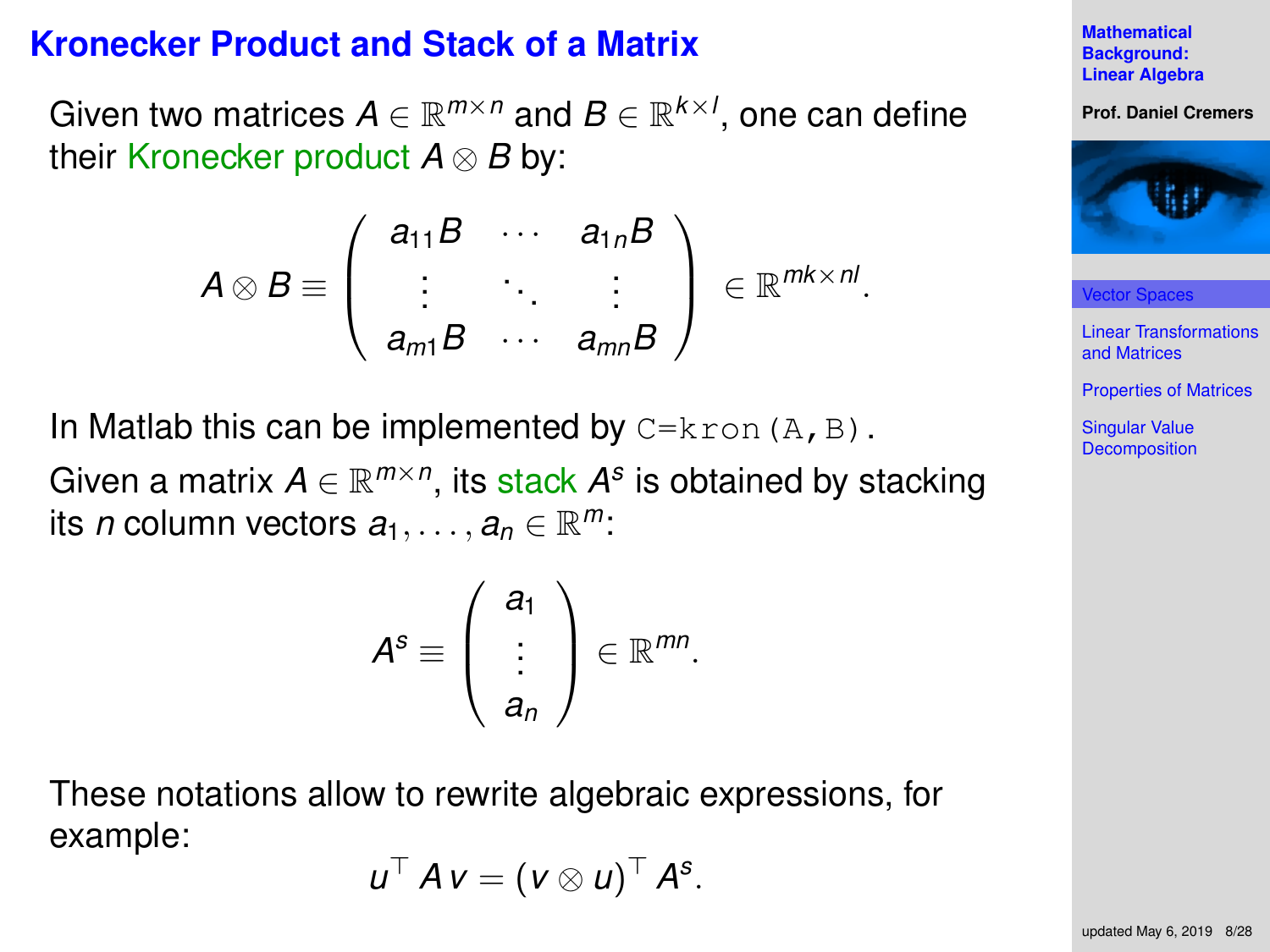### <span id="page-8-0"></span>**Linear Transformations and Matrices**

Linear algebra studies the properties of linear transformations between linear spaces. Since these can be represented by matrices, linear algebra studies the properties of matrices. A linear transformation *L* between two linear spaces *V* and *W* is a map  $L: V \rightarrow W$  such that:

- $L(x + y) = L(x) + L(y) \quad \forall x, y \in V$
- $L(\alpha x) = \alpha L(x) \quad \forall x \in V, \alpha \in \mathbb{R}.$

Due to the linearity, the action of *L* on the space *V* is uniquely defined by its action on the basis vectors of *V*. In the canonical basis  $\{e_1, \ldots, e_n\}$  we have:

$$
L(x) = Ax \quad \forall x \in V,
$$

where

 $A = (L(e_1), \ldots, L(e_n)) \in \mathbb{R}^{m \times n}$ .

The set of all real  $m \times n$ -matrices is denoted by  $\mathcal{M}(m, n)$ . In the case that  $m = n$ , the set  $\mathcal{M}(m, n) \equiv \mathcal{M}(n)$  forms a ring over the field  $\mathbb R$ , i.e. it is closed under matrix multiplication and summation.

**Mathematical Background: [Linear Algebra](#page-0-0)**

**Prof. Daniel Cremers**



[Vector Spaces](#page-2-0)

[Linear Transformations](#page-8-0) and Matrices

[Properties of Matrices](#page-14-0)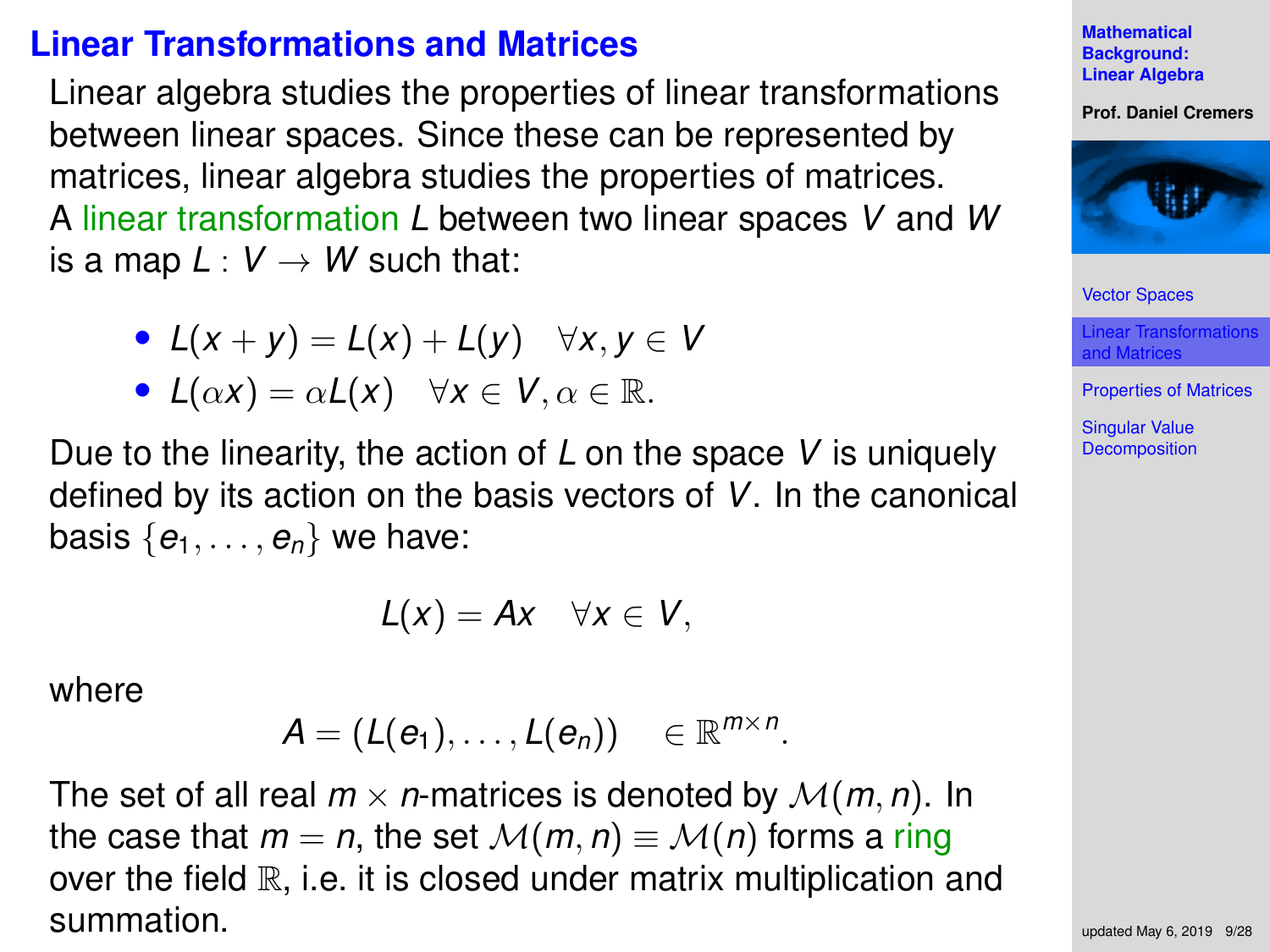# **The Linear Groups** *GL*(*n*) **and** *SL*(*n*)

There exist certain sets of linear transformations which form a group.

A group is a set G with an operation  $\circ$  :  $G \times G \rightarrow G$  such that:

\n- \n**0** closed: 
$$
g_1 \circ g_2 \in G \ \forall g_1, g_2 \in G
$$
,\n
\n- \n**2** associ:  $(g_1 \circ g_2) \circ g_3 = g_1 \circ (g_2 \circ g_3) \ \forall g_1, g_2, g_3 \in G$ ,\n
\n- \n**3** neutral:  $\exists e \in G : e \circ g = g \circ e = g \quad \forall g \in G$ ,\n
\n- \n**4** inverse:  $\exists g^{-1} \in G : g \circ g^{-1} = g^{-1} \circ g = e \quad \forall g \in G$ .\n
\n

Example: All invertible (non-singular) real  $n \times n$ -matrices form a group with respect to matrix multiplication. This group is called the general linear group *GL*(*n*). It consists of all  $A \in \mathcal{M}(n)$  for which

$$
\text{det}(\textit{A})\neq 0
$$

All matrices  $A \in GL(n)$  for which  $det(A) = 1$  form a group called the special linear group *SL*(*n*). The inverse of *A* is also in this group, as  $\det(A^{-1}) = \det(A)^{-1}$ 

#### **Mathematical Background: [Linear Algebra](#page-0-0)**

#### **Prof. Daniel Cremers**



[Vector Spaces](#page-2-0)

[Linear Transformations](#page-8-0) and Matrices

[Properties of Matrices](#page-14-0)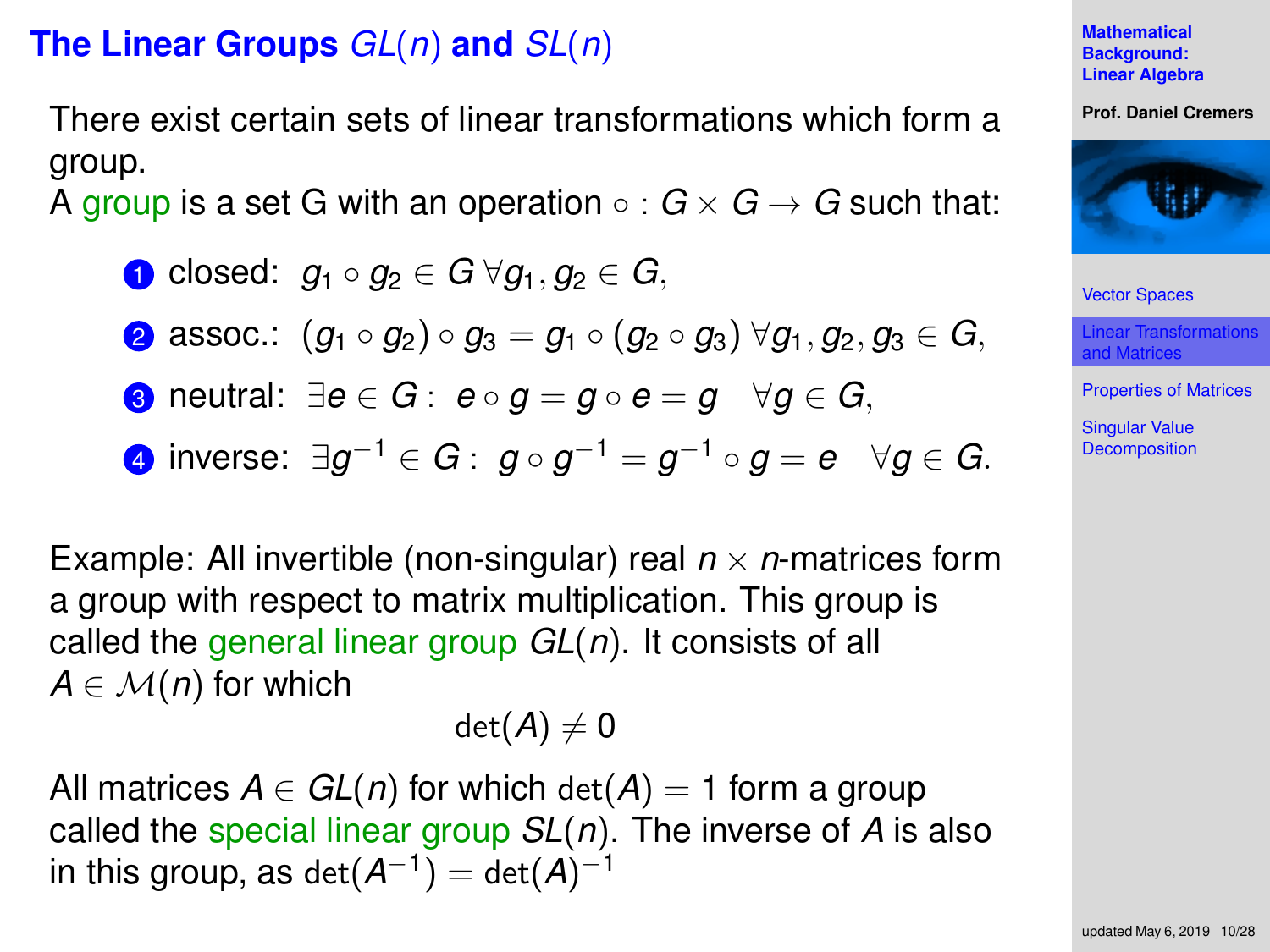# **Matrix Representation of Groups**

A group *G* has a matrix representation (dt.: Darstellung) or can be realized as a matrix group if there exists an injective transformation:

 $R: G \rightarrow GL(n)$ 

which preserves the group structure of *G*, that is inverse and composition are preserved by the map:

$$
R(e) = I_{n \times n}, \quad R(g \circ h) = R(g)R(h) \quad \forall g, h \in G
$$

Such a map *R* is called a group homomorphism (dt. Homomorphismus).

The idea of matrix representations of a group is that they allow to analyze more abstract groups by looking at the properties of the respective matrix group. Example: The rotations of an object form a group, as there exists a neutral element (no rotation) and an inverse (the inverse rotation) and any concatenation of rotations is again a rotation (around a different axis). Studying the properties of the rotation group is easier if rotations are represented by respective matrices.

**Mathematical Background: [Linear Algebra](#page-0-0)**

**Prof. Daniel Cremers**



[Vector Spaces](#page-2-0)

[Linear Transformations](#page-8-0) and Matrices

[Properties of Matrices](#page-14-0)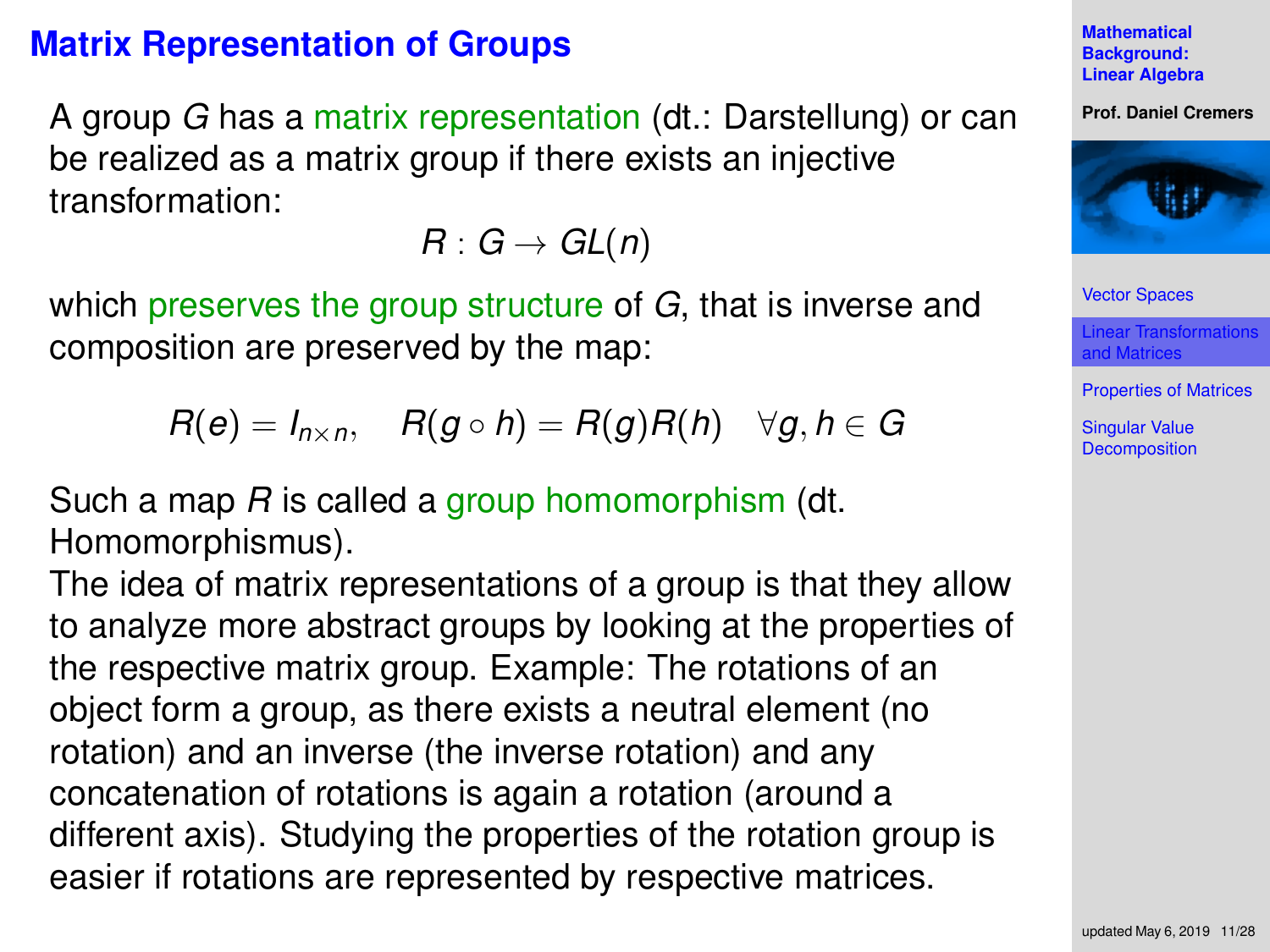# **The Affine Group** *A*(*n*)

An affine transformation  $L:\mathbb{R}^n\to\mathbb{R}^n$  is defined by a matrix  $A \in GL(n)$  and a vector  $b \in \mathbb{R}^n$  such that:

 $L(x) = Ax + b$ 

The set of all such affine transformations is called the affine group of dimension *n*, denoted by *A*(*n*). *L* defined above is not a linear map unless  $b = 0$ . By introducing homogeneous coordinates to represent *x* ∈ R<sup>n</sup> by  $\binom{x}{1} \in \mathbb{R}^{n+1}$ , *L* becomes a linear mapping from

$$
L: \mathbb{R}^{n+1} \to \mathbb{R}^{n+1}; \quad \left(\begin{array}{c} x \\ 1 \end{array}\right) \mapsto \left(\begin{array}{cc} A & b \\ 0 & 1 \end{array}\right) \left(\begin{array}{c} x \\ 1 \end{array}\right).
$$

A matrix  $\binom{A}{0 \ 1}$  with  $A \in GL(n)$  and  $b \in \mathbb{R}^n$  is called an affine matrix. It is an element of  $GL(n + 1)$ . The affine matrices form a subgroup of  $GL(n + 1)$ . Why?

**Mathematical Background: [Linear Algebra](#page-0-0)**

**Prof. Daniel Cremers**



[Vector Spaces](#page-2-0)

[Linear Transformations](#page-8-0) and Matrices

[Properties of Matrices](#page-14-0)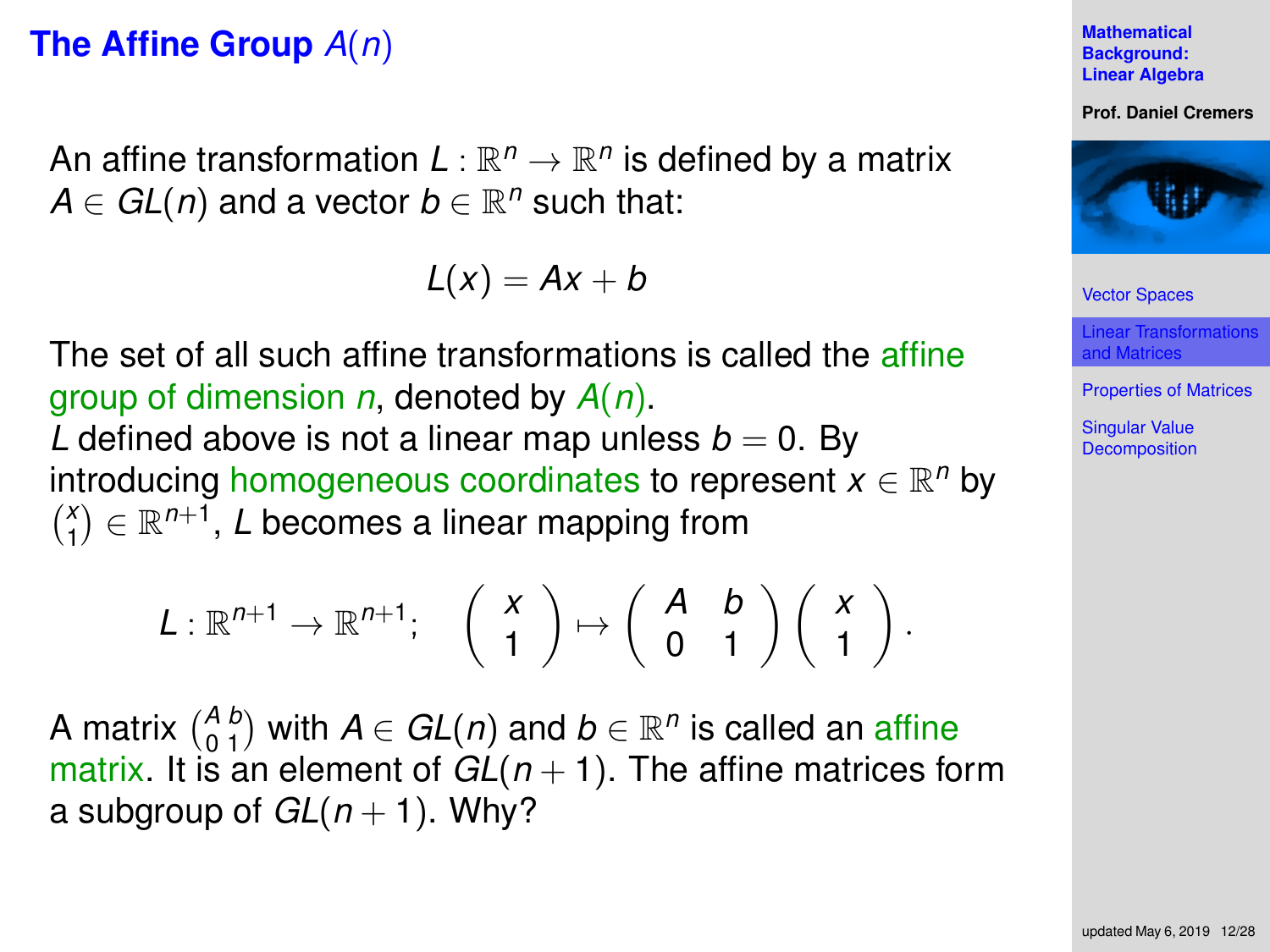# **The Orthogonal Group** *O*(*n*)

A matrix  $A \in \mathcal{M}(n)$  is called orthogonal if it preserves the inner product, i.e.:

$$
\langle Ax, Ay \rangle = \langle x, y \rangle, \quad \forall x, y \in \mathbb{R}^n.
$$

The set of all orthogonal matrices forms the orthogonal group *O*(*n*), which is a subgroup of *GL*(*n*). For an orthogonal matrix *R* we have

$$
\langle Rx, Ry \rangle = x^{\top} R^{\top} Ry = x^{\top} y, \quad \forall x, y \in \mathbb{R}^n
$$

Therefore we must have  $R^{\top}R = RR^{\top} = I$ , in other words:

$$
O(n) = \{R \in GL(n) \mid R^{\top}R = I\}
$$

The above identity shows that for any orthogonal matrix *R*, we have  $\det (R^\top R) = (\det (R))^2 = \det (I) = 1,$  such that  $\det(B) \in \{\pm 1\}.$ The subgroup of  $O(n)$  with  $det(R) = +1$  is called the special orthogonal group  $SO(n)$ .  $SO(n) = O(n) \cap SL(n)$ . In particular, *SO*(3) is the group of all 3-dimensional rotation matrices.

**Mathematical Background: [Linear Algebra](#page-0-0)**

**Prof. Daniel Cremers**



[Vector Spaces](#page-2-0)

[Linear Transformations](#page-8-0) and Matrices

[Properties of Matrices](#page-14-0)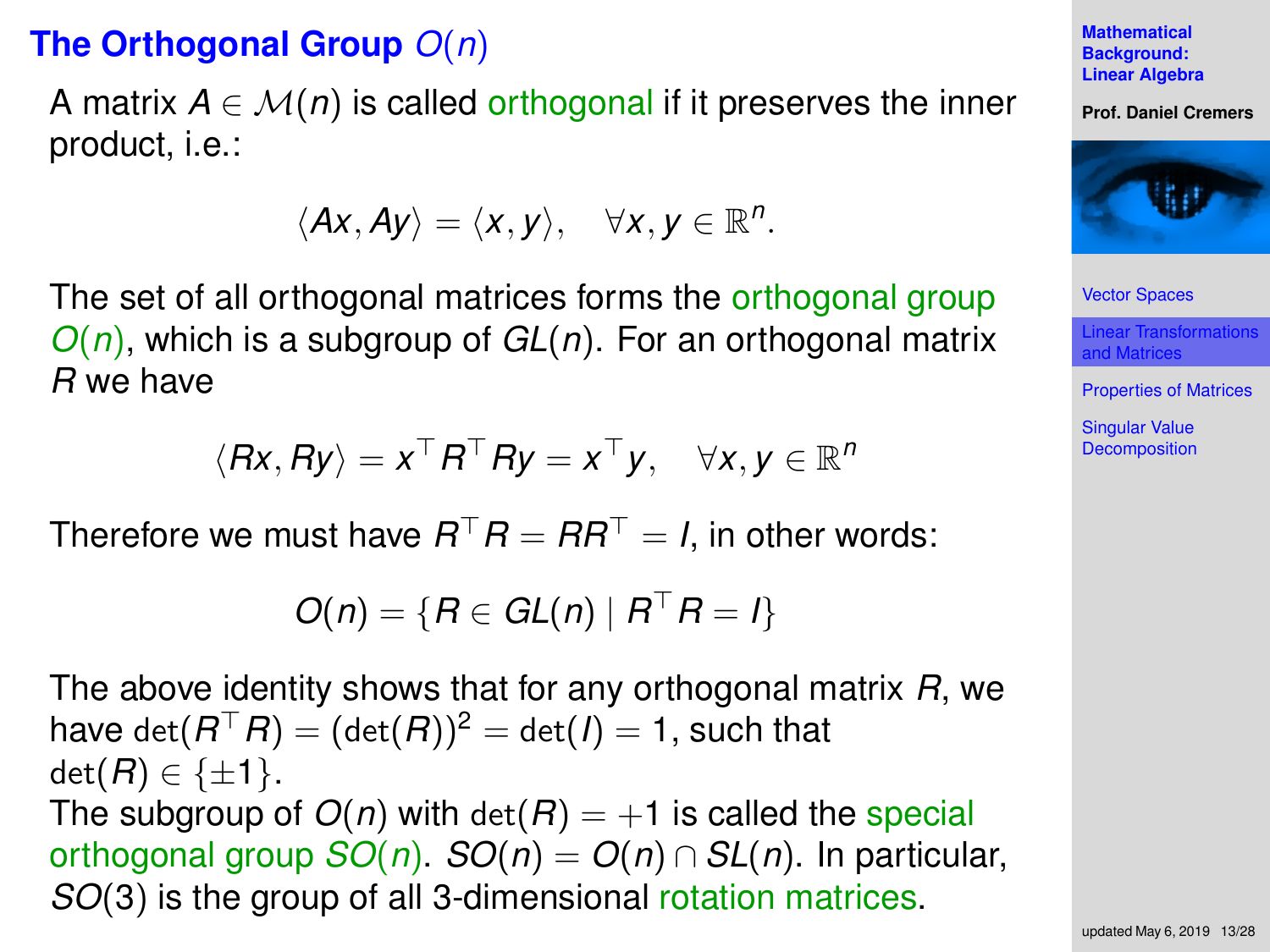# **The Euclidean Group** *E*(*n*)

A Euclidean transformation L from  $\mathbb{R}^n$  to  $\mathbb{R}^n$  is defined by an orthogonal matrix  $R \in O(n)$  and a vector  $T \in \mathbb{R}^n$ :

 $L: \mathbb{R}^n \to \mathbb{R}^n; \quad x \mapsto Rx + T.$ 

The set of all such transformations is called the Euclidean group *E*(*n*). It is a subgroup of the affine group *A*(*n*). Embedded by homogeneous coordinates, we get:

$$
E(n) = \left\{ \left( \begin{array}{cc} R & T \\ 0 & 1 \end{array} \right) \middle| B \in O(n), T \in \mathbb{R}^n \right\}.
$$

If  $R \in SO(n)$  (i.e. det( $R$ ) = 1), then we have the special Euclidean group *SE*(*n*). In particular, *SE*(3) represents the rigid-body motions (dt.: Starrkörpertransformationen) in  $\mathbb{R}^3$ .

In summary:

$$
SO(n)\subset O(n)\subset GL(n),\quad SE(n)\subset E(n)\subset A(n)\subset GL(n+1).
$$

**Mathematical Background: [Linear Algebra](#page-0-0)**

**Prof. Daniel Cremers**



[Vector Spaces](#page-2-0)

[Linear Transformations](#page-8-0) and Matrices

[Properties of Matrices](#page-14-0)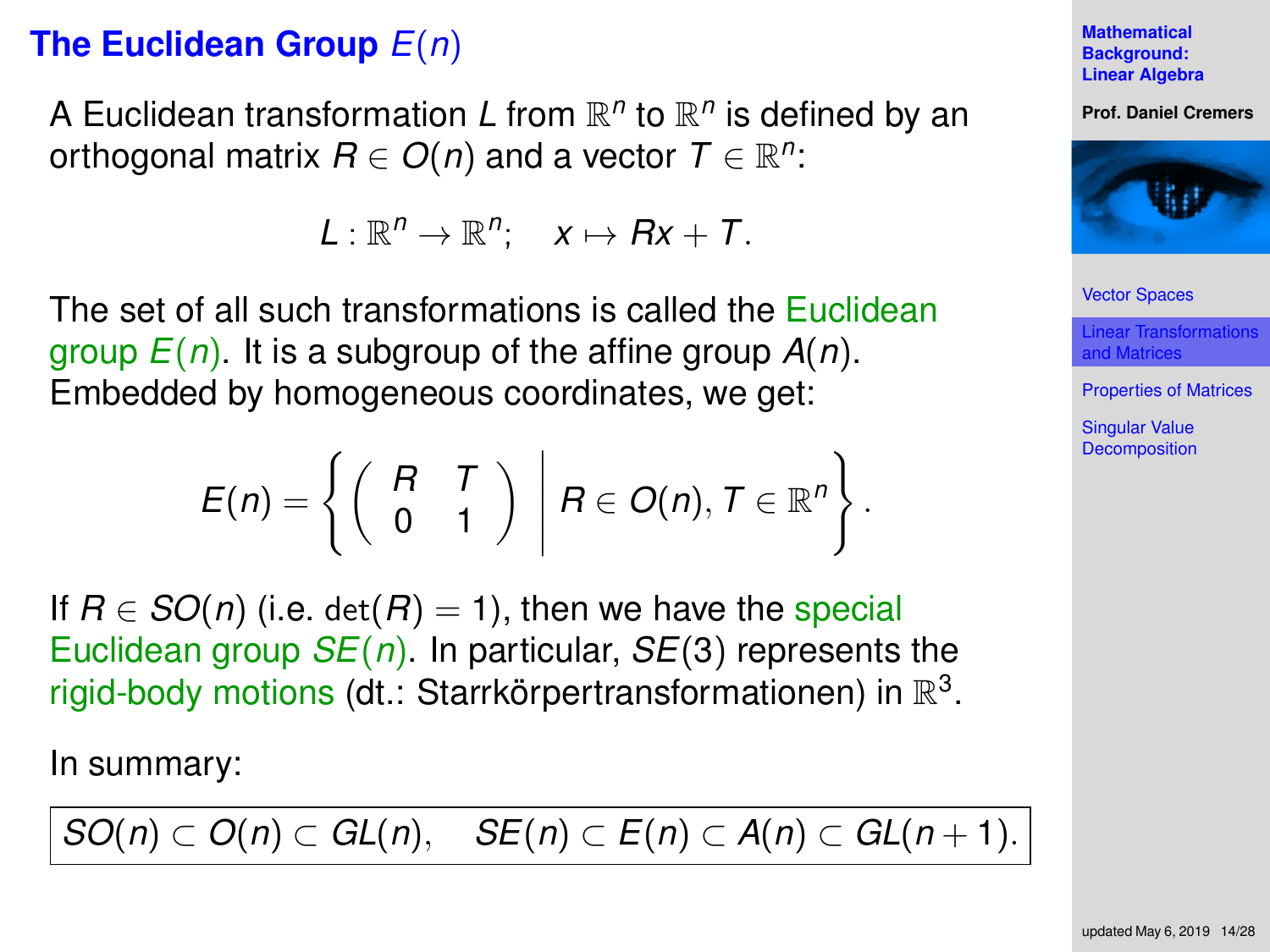# <span id="page-14-0"></span>**Range, Span, Null Space and Kernel**

Let  $A \in \mathbb{R}^{m \times n}$  be a matrix defining a linear map from  $\mathbb{R}^n$  to  $\mathbb{R}^m$ . The range or span of *A* (dt.: Bild) is defined as the subspace of R *<sup>m</sup>* which can be 'reached' by *A*:

$$
\text{range}(\boldsymbol{A}) = \{ \boldsymbol{y} \in \mathbb{R}^m \mid \exists \boldsymbol{x} \in \mathbb{R}^n : \boldsymbol{A}\boldsymbol{x} = \boldsymbol{y} \}.
$$

The range of a matrix *A* is given by the span of its column vectors.

The null space or kernel of a matrix *A* (dt.: Kern) is given by the subset of vectors  $x \in \mathbb{R}^n$  which are mapped to zero:

$$
\operatorname{null}(A) \equiv \ker(A) = \{x \in \mathbb{R}^n \mid Ax = 0\}.
$$

The null space of a matrix *A* is given by the vectors orthogonal to its row vectors. Matlab:  $Z = null(A)$ .

The concepts of range and null space are useful when studying the solution of linear equations. The system  $Ax = b$  will have a solution  $x \in \mathbb{R}^n$  if and only if  $b \in \text{range}(A)$ . Moreover, this solution will be unique only if  $ker(A) = \{0\}$ . Indeed, if  $x_s$  is a solution of  $Ax = b$  and  $x_0 \in \text{ker}(A)$ , then  $x_s + x_o$  is also a solution:  $A(x_s + x_o) = Ax_s + Ax_o = b$ .

**Mathematical Background: [Linear Algebra](#page-0-0)**

**Prof. Daniel Cremers**



[Vector Spaces](#page-2-0)

[Linear Transformations](#page-8-0) and Matrices

[Properties of Matrices](#page-14-0)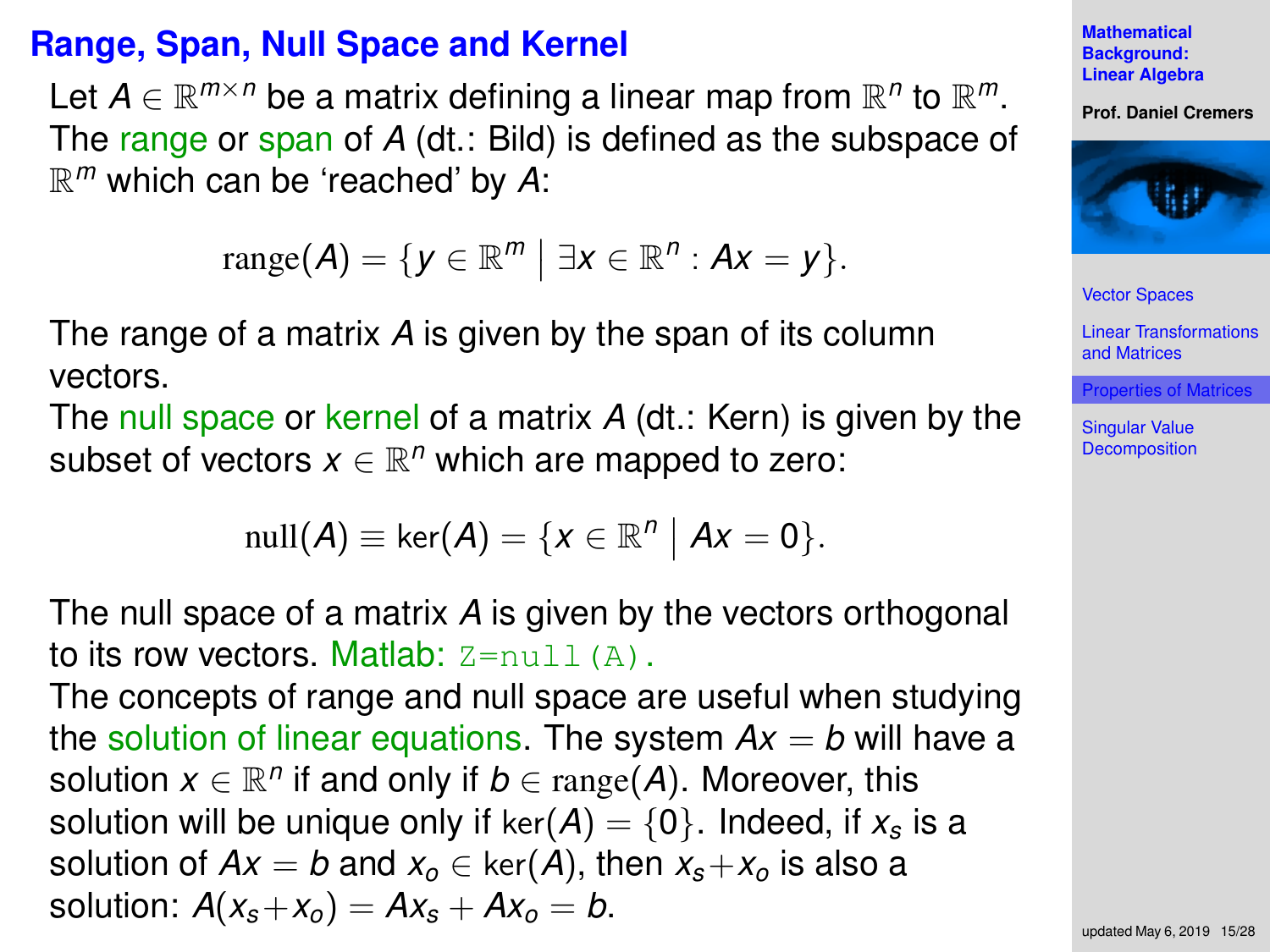### **Rank of a Matrix**

The rank of a matrix (dt. Rang) is the dimension of its range:

 $rank(A) = dim(range(A))$ .

The rank of a matrix  $A \in \mathbb{R}^{m \times n}$  has the following properties:

 $\bigcap$  rank $(A) = n - \dim(\ker(A)).$ 

$$
2 \ 0 \leq \operatorname{rank}(A) \leq \min\{m, n\}.
$$

**3** rank(*A*) is equal to the maximum number of linearly independent row (or column) vectors of *A*.

<sup>4</sup> rank(*A*) is the highest order of a nonzero minor of *A*, where a minor of order *k* is the determinant of a  $k \times k$ submatrix of *A*.

**5** Sylvester's inequality: Let  $B \in \mathbb{R}^{n \times k}$ . Then *AB* ∈ R *<sup>m</sup>*×*<sup>k</sup>* and rank $(A)$  + rank $(B)$  –  $n <$  rank $(AB)$  < min $\{rank(A), rank(B)\}.$ 

**6** For any nonsingular matrices  $C \in \mathbb{R}^{m \times m}$  and  $D \in \mathbb{R}^{n \times n}$ , we have:  $rank(A) = rank(CAD)$ . Matlab: d=rank(A).

**Mathematical Background: [Linear Algebra](#page-0-0)**

**Prof. Daniel Cremers**



[Vector Spaces](#page-2-0)

[Linear Transformations](#page-8-0) and Matrices

[Properties of Matrices](#page-14-0)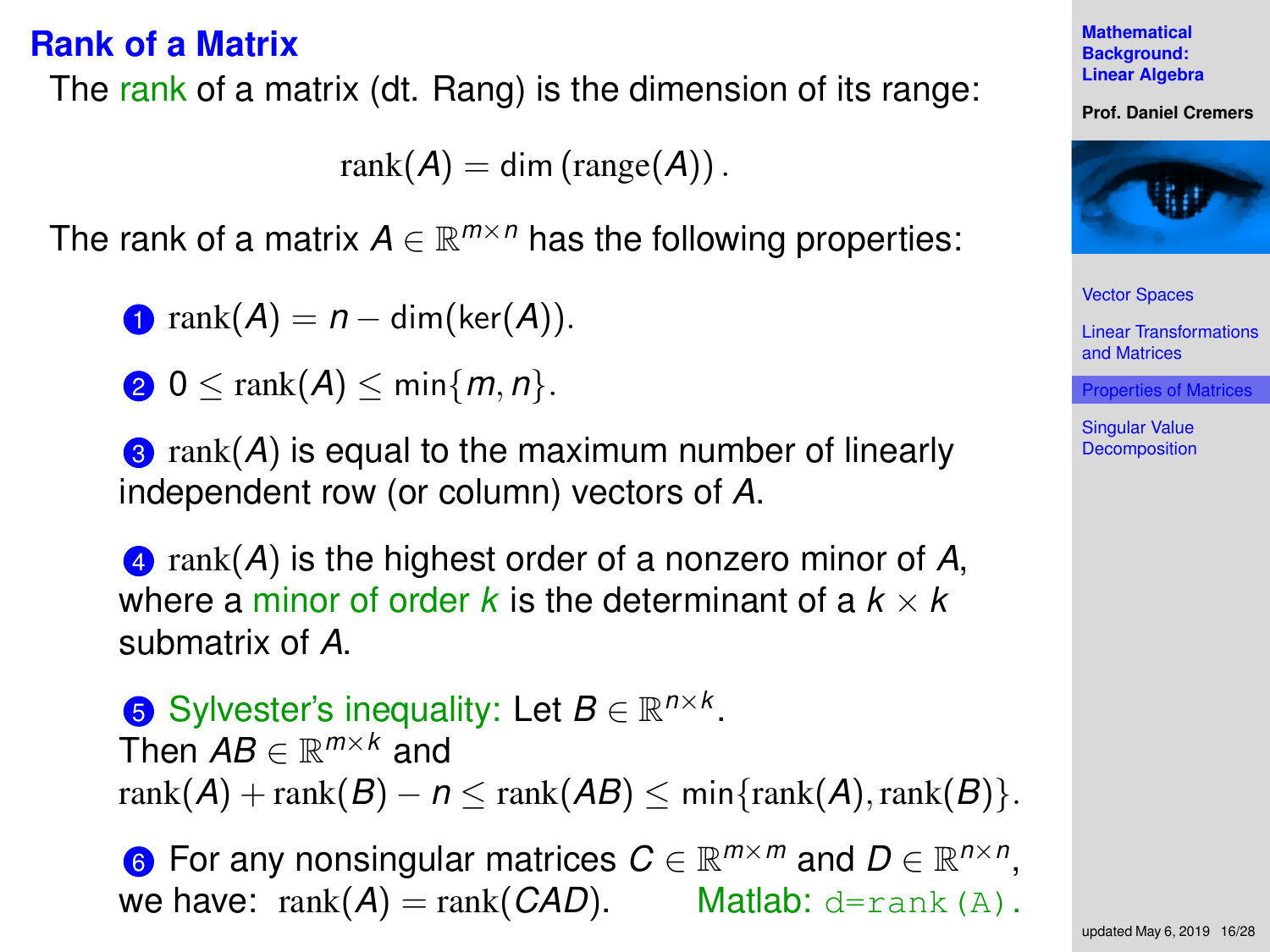# **Eigenvalues and Eigenvectors**

Let  $A \in \mathbb{C}^{n \times n}$  be a complex matrix. A non-zero vector  $v \in \mathbb{C}^n$  is called a (right) eigenvector of *A* if:

 $Av = \lambda v$ , with  $\lambda \in \mathbb{C}$ .

 $\lambda$  is called an eigenvalue of A. Similarly *v* is called a left eigenvector of *A*, if  $v^{\top}A = \lambda v^{\top}$  for some  $\lambda \in \mathbb{C}$ . The spectrum  $\sigma(A)$  of a matrix A is the set of all its eigenvalues.

Matlab:

```
[V,D]=e i q(A);
```
where  $D$  is a diagonal matrix containing the eigenvalues and  $\nabla$ is a matrix whose columns are the corresponding eigenvectors. such that AV=VD.

**Mathematical Background: [Linear Algebra](#page-0-0)**

**Prof. Daniel Cremers**



[Vector Spaces](#page-2-0)

[Linear Transformations](#page-8-0) and Matrices

[Properties of Matrices](#page-14-0)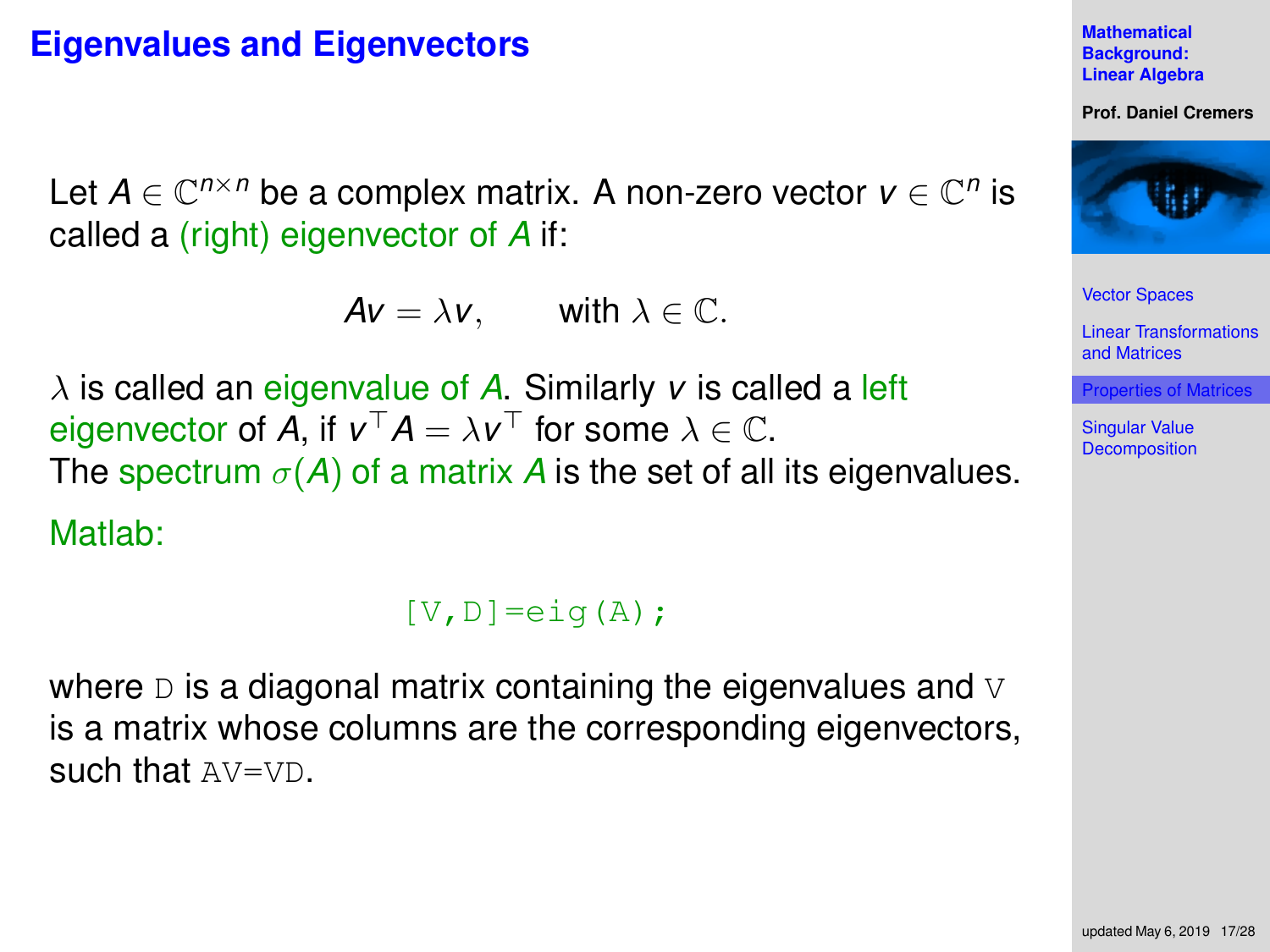# **Properties of Eigenvalues and Eigenvectors**

Let  $A \in \mathbb{R}^{n \times n}$  be a square matrix. Then:

- **1** If  $Av = \lambda v$  for some  $\lambda \in \mathbb{R}$ , then there also exists a left-eigenvector  $\eta \in \mathbb{R}^n: \eta^\top \bm A = \lambda \eta^\top.$  Hence  $\sigma(A) = \sigma(A^{\top}).$
- <sup>2</sup> The eigenvectors of a matrix *A* associated with different eigenvalues are linearly independent.
- **3** All eigenvalues  $\sigma(A)$  are the roots of the characteristic polynomial det( $\lambda I - A$ ) = 0. Therefore det(A) is equal to the product of all eigenvalues (some of which may appear multiple times).
- <sup>4</sup> If *B* = *PAP*<sup>−</sup><sup>1</sup> for some nonsingular matrix *P*, then  $\sigma(B) = \sigma(A).$
- **5** If  $\lambda \in \mathbb{C}$  is an eigenvalues, then its conjugate  $\overline{\lambda}$  is also an eigenvalue. Thus  $\sigma(A) = \overline{\sigma(A)}$  for real matrices A.



**Prof. Daniel Cremers**



[Vector Spaces](#page-2-0)

[Linear Transformations](#page-8-0) and Matrices

[Properties of Matrices](#page-14-0)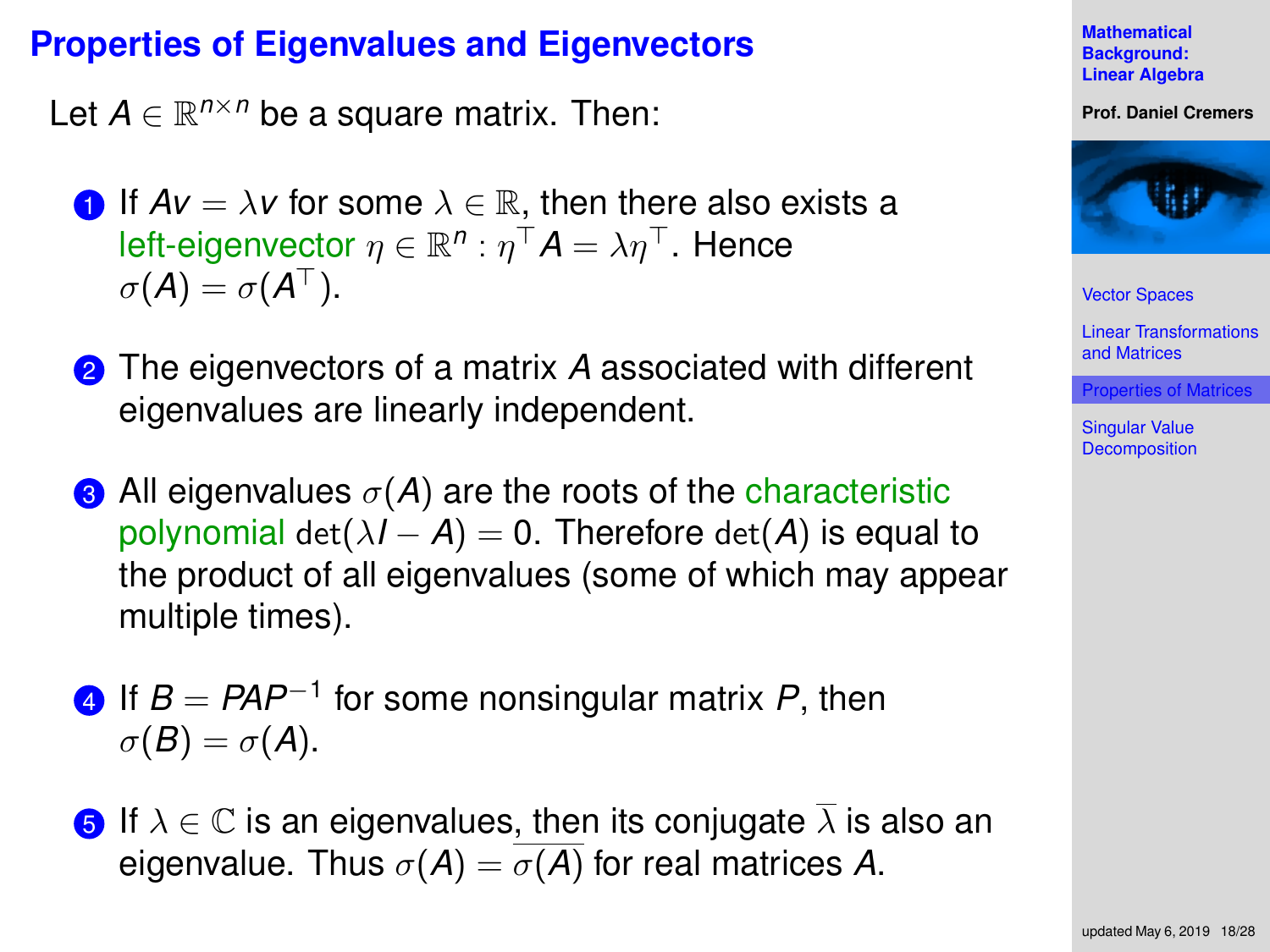# **Symmetric Matrices**

A matrix  $\mathcal{S} \in \mathbb{R}^{n \times n}$  is called symmetric if  $\mathcal{S}^\top = \mathcal{S}$ . A symmetric matrix *S* is called positive semi-definite (denoted by *S* ≥ 0 or  $S \succeq 0$ ) if  $x^{\top} S x \geq 0$ . *S* is called positive definite (denoted by  $S > 0$  or  $S \succ 0$ ) if  $x^{\top} S x > 0 \ \forall x \neq 0$ . Let  $S \in \mathbb{R}^{n \times n}$  be a real symmetric matrix. Then:

- **1** All eigenvalues of *S* are real, i.e.  $\sigma(S) \subset \mathbb{R}$ .
- <sup>2</sup> Eigenvectors *v<sup>i</sup>* and *v<sup>j</sup>* of *S* corresponding to distinct eigenvalues  $\lambda_i \neq \lambda_j$  are orthogonal.
- <sup>3</sup> There always exist *n* orthonormal eigenvectors of *S* which form a basis of  $\mathbb{R}^n$ . Let  $V = (v_1, \ldots, v_n) \in O(n)$  be the orthogonal matrix of these eigenvectors, and  $\Lambda = \text{diag}\{\lambda_1, \ldots, \lambda_n\}$  the diagonal matrix of eigenvalues. Then we have  $S = V \wedge V^\top$ .
- <sup>4</sup> *S* is positive (semi-)definite, if all eigenvalues are positive (nonnegative).
- **6** Let *S* be positive semi-definite and  $\lambda_1$ ,  $\lambda_n$  the largest and smallest eigenvalue. Then  $\lambda_1 = \max_{|x|=1} \langle x, Sx \rangle$  and  $\lambda_n = \min_{|x|=1} \langle x, Sx \rangle$ .

**Mathematical Background: [Linear Algebra](#page-0-0)**

**Prof. Daniel Cremers**



[Vector Spaces](#page-2-0)

[Linear Transformations](#page-8-0) and Matrices

[Properties of Matrices](#page-14-0)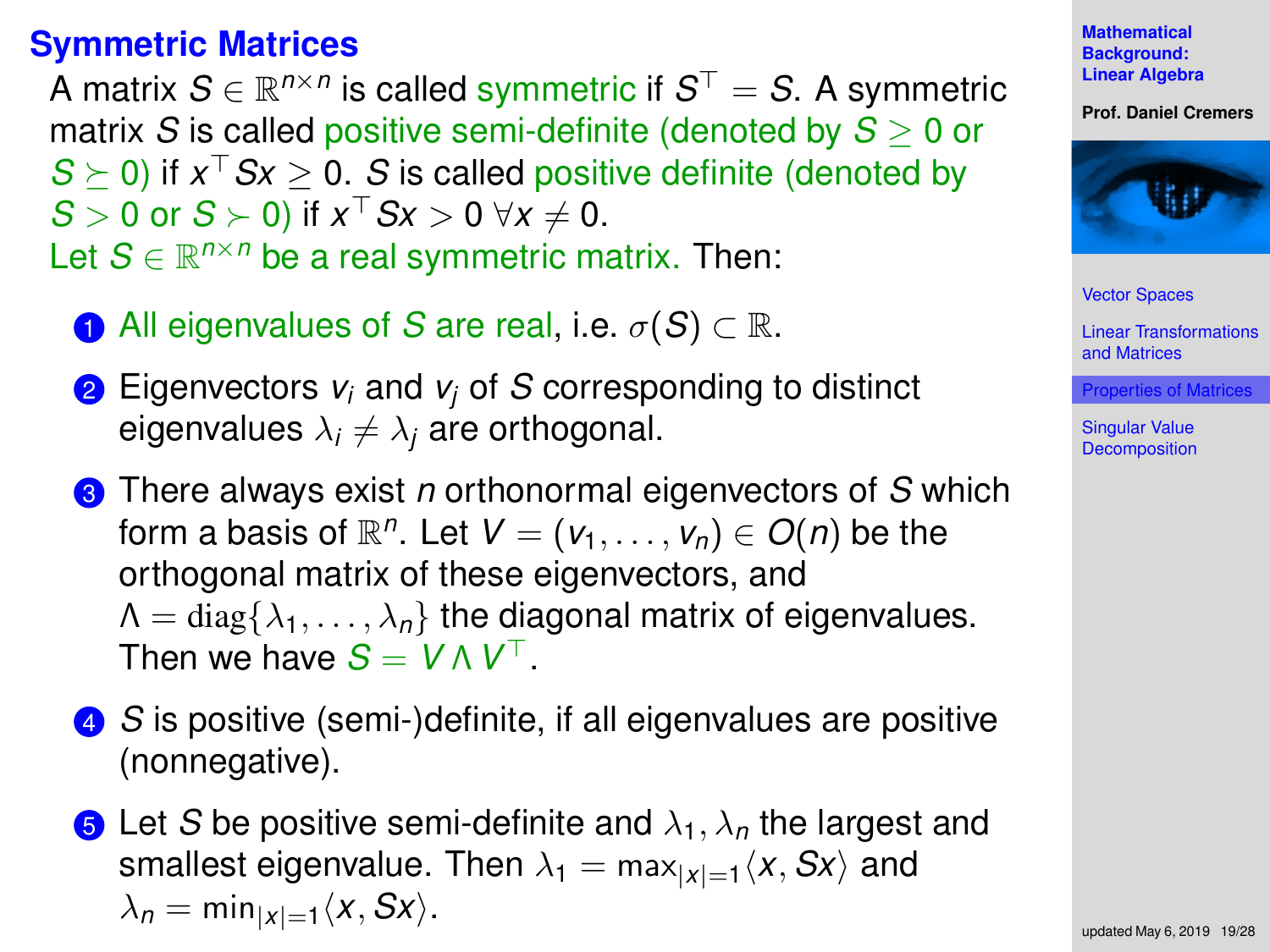#### **Norms of Matrices**

There are many ways to define norms on the space of matrices  $A \in \mathbb{R}^{m \times n}$ . They can be defined based on norms on the domain or codomain spaces on which *A* operates. In particular, the induced 2-norm of a matrix *A* is defined as

$$
||A||_2 \equiv \max_{|x|_2=1} |Ax|_2 = \max_{|x|_2=1} \sqrt{\langle x, A^{\top}Ax \rangle}.
$$

Alternatively, one can define the Frobenius norm of *A* as:

$$
||A||_f \equiv \sqrt{\sum_{i,j} a_{ij}^2} = \sqrt{\text{trace}(A^\top A)}.
$$

Note that these norms are in general not the same. Since the matrix  $A^\top A$  is symmetric and pos. semi-definite, we can diagonalize it as:  $A^{\top}A = V$ diag  $\left\{ \sigma_1^2, \ldots, \sigma_n^2 \right\}$   $V^{\top}$  with  $\sigma_1^2 \geq \sigma_i^2 \geq 0$ . This leads to:

$$
||A||_2 = \sigma_1
$$
, and  $||A||_f = \sqrt{\text{trace}(A^\top A)} = \sqrt{\sigma_1^2 + \ldots + \sigma_n^2}$ .

**Mathematical Background: [Linear Algebra](#page-0-0)**

**Prof. Daniel Cremers**



[Vector Spaces](#page-2-0)

[Linear Transformations](#page-8-0) and Matrices

[Properties of Matrices](#page-14-0)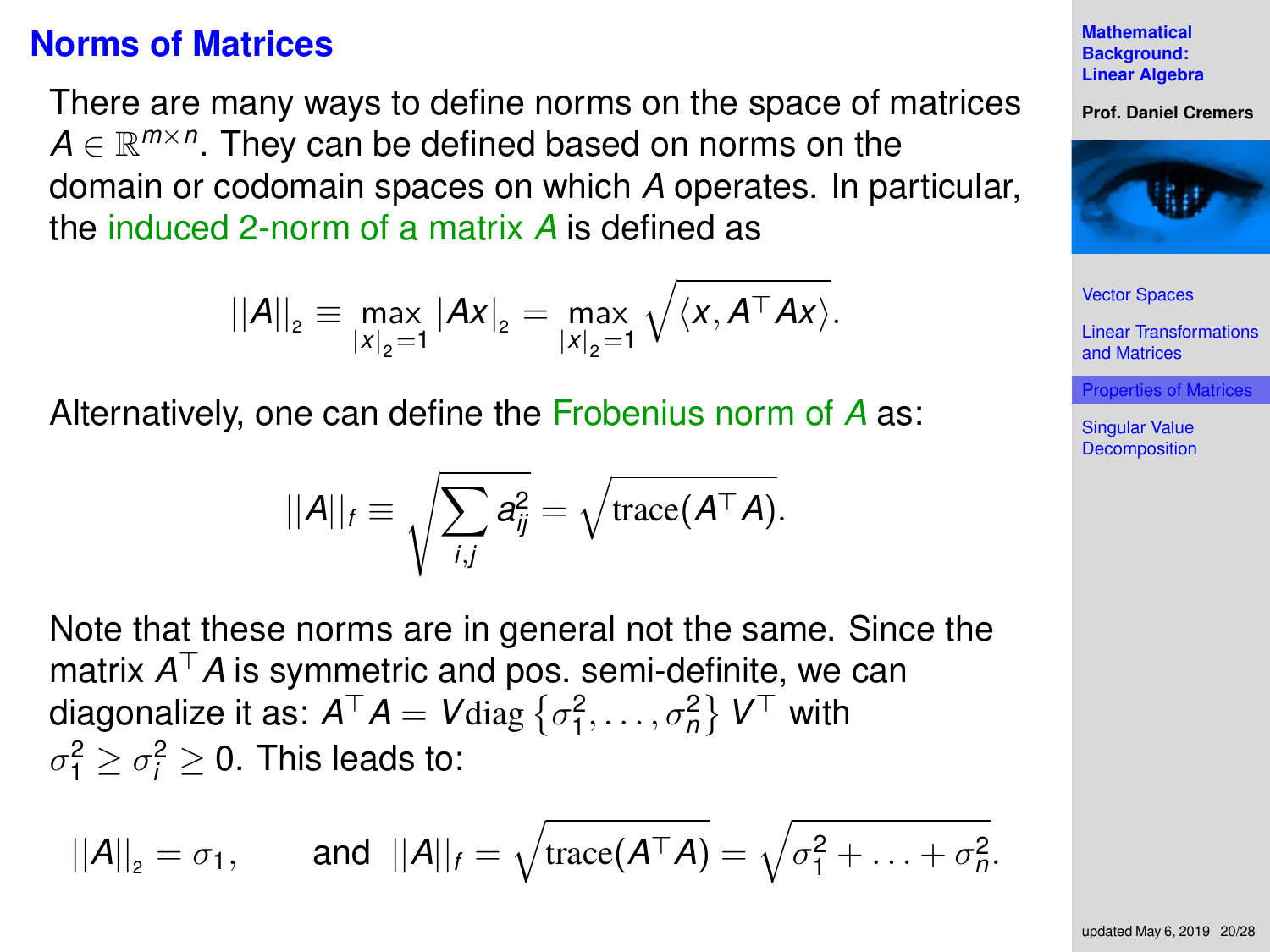### **Skew-symmetric Matrices**

A matrix  $A \in \mathbb{R}^{n \times n}$  is called skew-symmetric or anti-symmetric (dt. schiefsymmetrisch) if  $A^{\top} = -A$ . If *A* is a real skew-symmetric matrix, then:

- **1** All eigenvalues of A are either zero or purely imaginary, i.e. of the form *i* $\omega$  with *i*<sup>2</sup> = -1,  $\omega \in \mathbb{R}$ .
- <sup>2</sup> There exists an orthogonal matrix *V* such that

$$
A = V \wedge V^{\top},
$$

where Λ is a block-diagonal matrix  $\Lambda = \text{diag}\{A_1, \ldots, A_m, 0, \ldots, 0\}$ , with real skew-symmetric matrices *A<sup>i</sup>* of the form:

$$
A_i=\left(\begin{array}{cc}0&a_i\\-a_i&0\end{array}\right)\in\mathbb{R}^{2\times 2},\quad i=1,\ldots,m.
$$

In particular, the rank of any skew-symmetric matrix is even.

**Mathematical Background: [Linear Algebra](#page-0-0)**

**Prof. Daniel Cremers**



[Vector Spaces](#page-2-0)

[Linear Transformations](#page-8-0) and Matrices

[Properties of Matrices](#page-14-0)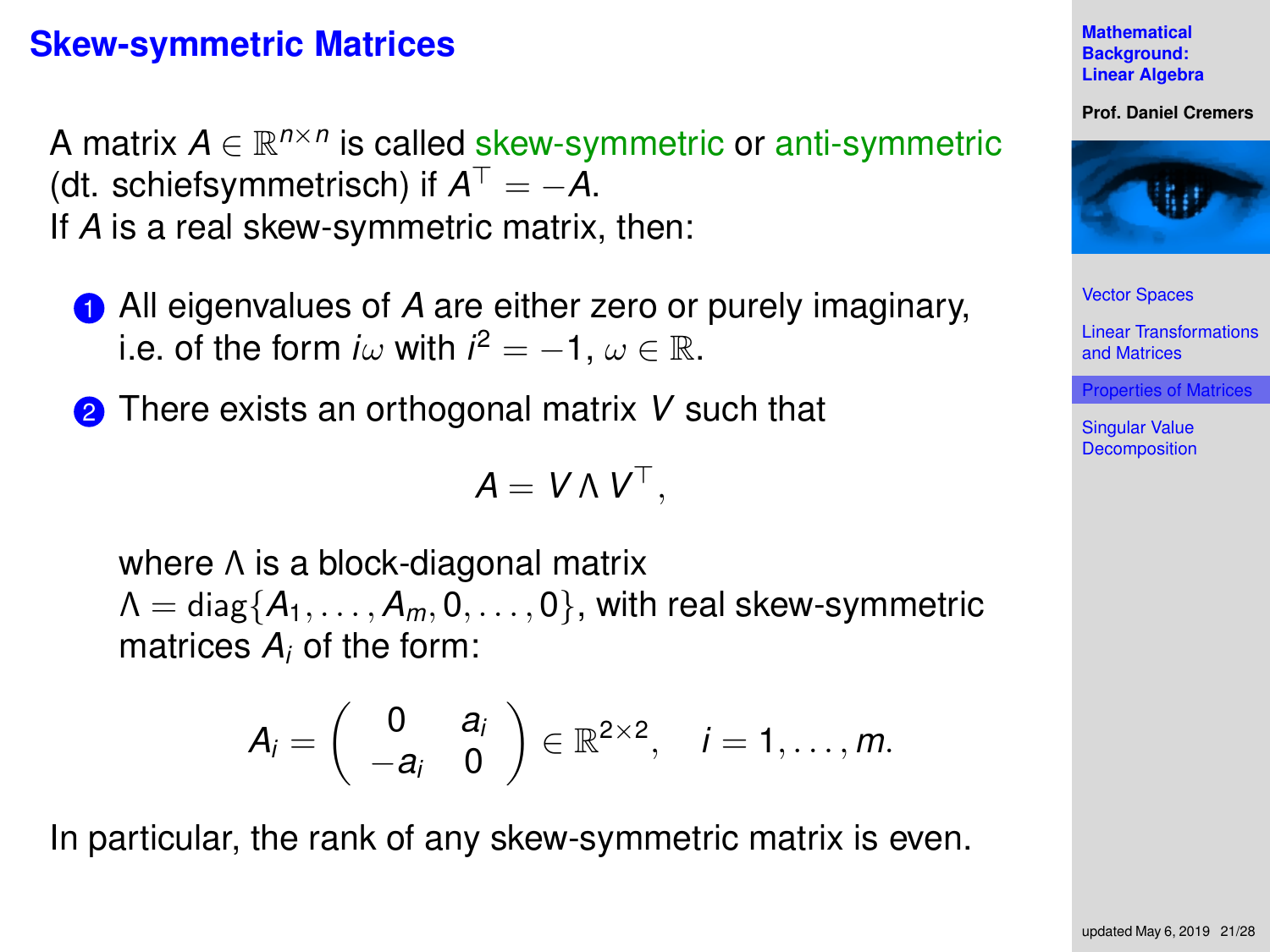### **Examples of Skew-symmetric Matrices**

In Computer Vision, a common skew-symmetric matrix is given by the hat operator of a vector  $u\in\mathbb{R}^3$  is:

$$
\widehat{u} = \left(\begin{array}{ccc} 0 & -u_3 & u_2 \\ u_3 & 0 & -u_1 \\ -u_2 & u_1 & 0 \end{array}\right) \in \mathbb{R}^{3 \times 3}.
$$

This is a linear operator from the space of vectors  $\mathbb{R}^3$  to the space of skew-symmetric matrices in  $\mathbb{R}^{3\times3}$ . In particular, the matrix  $\hat{u}$  has the property that

$$
\widehat{u}v=u\times v,
$$

where  $\times$  denotes the standard vector cross product in  $\mathbb{R}^3$ . For  $u \neq 0$ , we have rank $(\widehat{u}) = 2$  and the null space of  $\widehat{u}$  is spanned by *u*, because  $\hat{u}u = u^{\top}\hat{u} = 0$ .

**Mathematical Background: [Linear Algebra](#page-0-0)**

**Prof. Daniel Cremers**



[Vector Spaces](#page-2-0)

[Linear Transformations](#page-8-0) and Matrices

[Properties of Matrices](#page-14-0)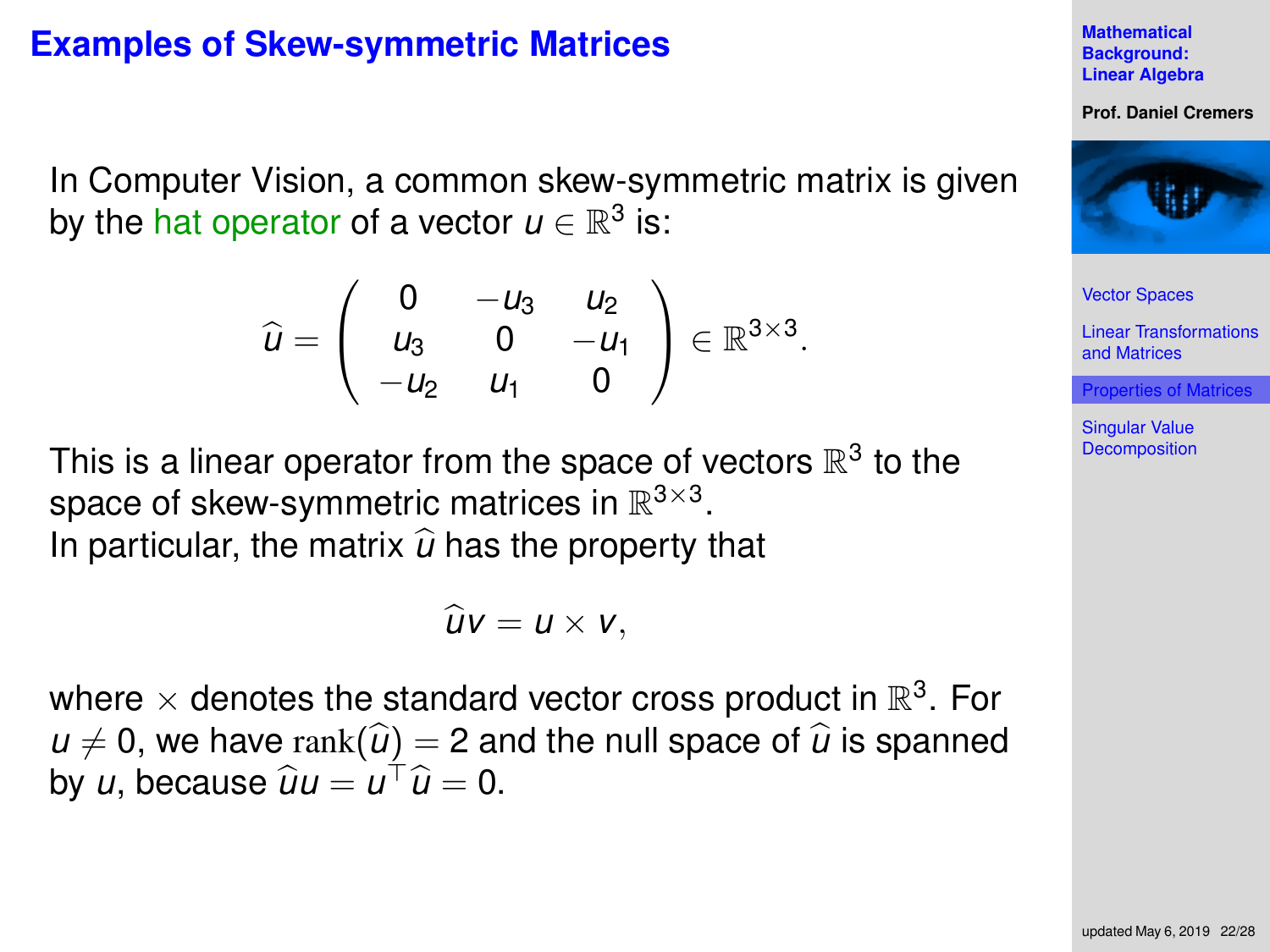# <span id="page-22-0"></span>**The Singular Value Decomposition (SVD)**

In the last slides, we have studied many properties of matrices, such as rank, range, null space, and induced norms of matrices. Many of these properties can be captured by the so-called singular value decomposition (SVD).

SVD can be seen as a generalization of eigenvalues and eigenvectors to non-square matrices. The computation of SVD is numerically well-conditioned. It is very useful for solving linear-algebraic problems such as matrix inversion, rank computation, linear least-squares estimation, projections, and fixed-rank approximations.

In practice, both singular value decomposition and eigenvalue decompositions are used quite extensively.

**Mathematical Background: [Linear Algebra](#page-0-0)**

**Prof. Daniel Cremers**



[Vector Spaces](#page-2-0)

[Linear Transformations](#page-8-0) and Matrices

[Properties of Matrices](#page-14-0)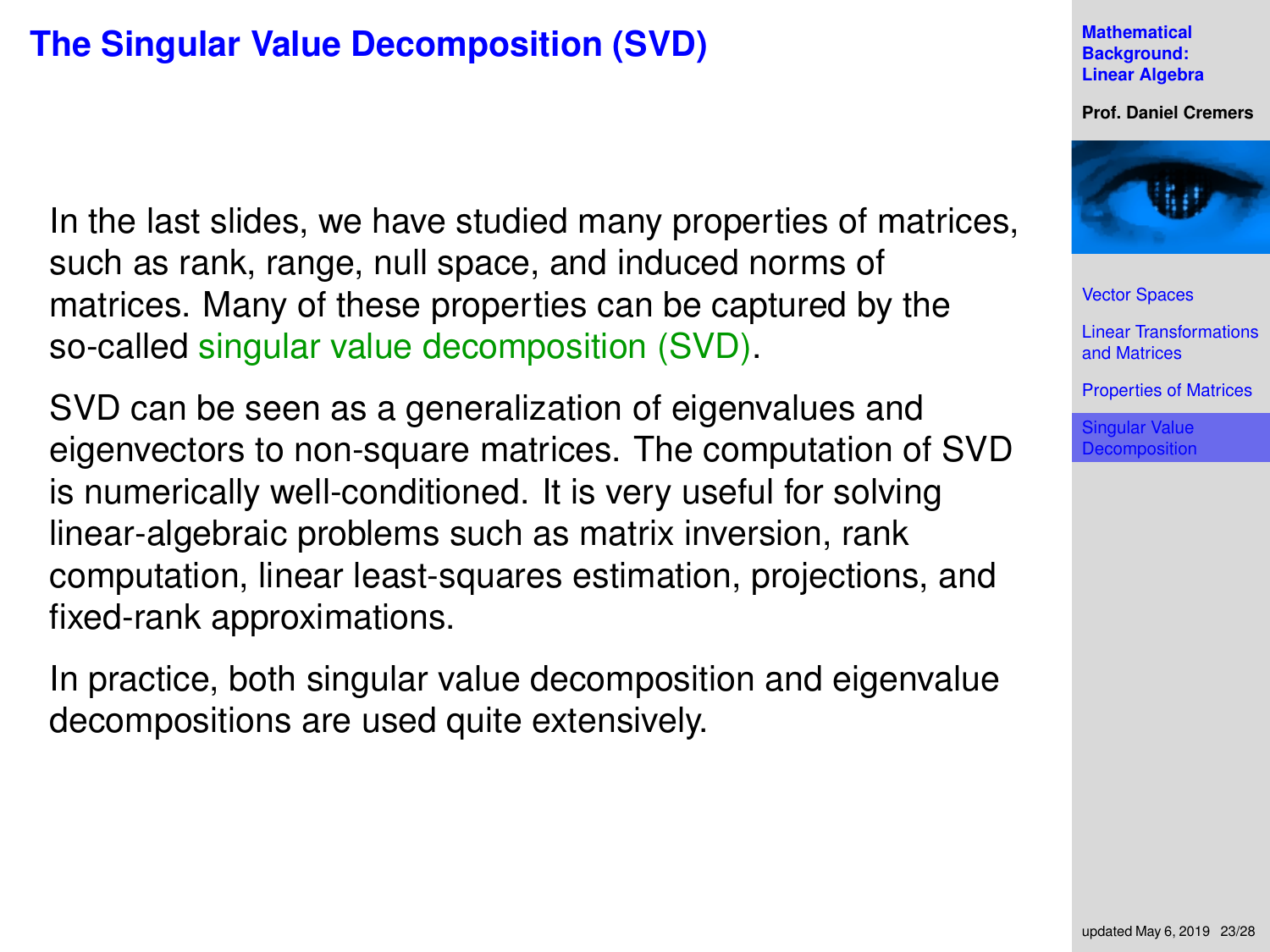# **Algebraic Derivation of SVD**

Let  $A \in \mathbb{R}^{m \times n}$  with  $m \ge n$  be a matrix of rank $(A) = p$ . Then there exist

- *U* ∈ R *<sup>m</sup>*×*<sup>p</sup>* whose columns are orthonormal
- *V* ∈ R *<sup>n</sup>*×*<sup>p</sup>* whose columns are orthonormal, and

• 
$$
\Sigma \in \mathbb{R}^{p \times p}, \Sigma = \text{diag}\{\sigma_1, \ldots, \sigma_p\}
$$
, with  $\sigma_1 \geq \ldots \geq \sigma_p$ ,

such that

 $A = U \Sigma V^{\top}$ .

Note that this generalizes the eigenvalue decomposition. While the latter decomposes a symmetric square matrix *A* with an orthogonal transformation *V* as:

$$
\mathsf{A} = \mathsf{V} \wedge \mathsf{V}^\top, \quad \text{with } \mathsf{V} \in O(n), \ \mathsf{\Lambda} = \mathsf{diag}\{\lambda_1, \ldots, \lambda_n\},
$$

SVD allows to decompose an arbitrary (non-square) matrix *A* of rank *p* with two transformations *U* and *V* with orthonormal columns as shown above. Nevertheless, we will see that SVD is based on the eigenvalue decomposition of symmetric square matrices.



**Prof. Daniel Cremers**



[Vector Spaces](#page-2-0)

[Linear Transformations](#page-8-0) and Matrices

[Properties of Matrices](#page-14-0)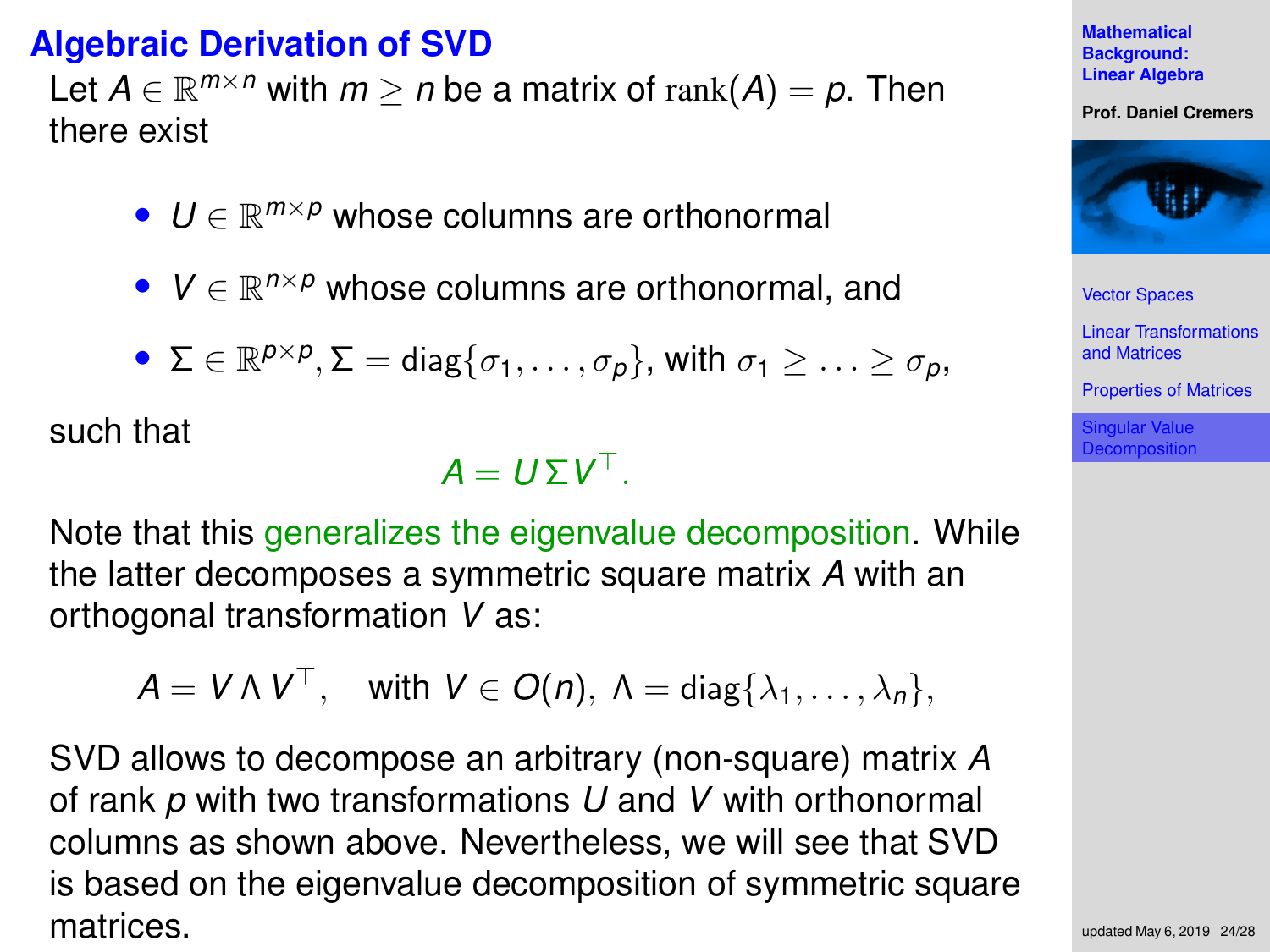# **Proof of SVD Decomposition 1**

Given a matrix  $A \in \mathbb{R}^{m \times n}$  with  $m \geq n$  and  $\text{rank}(A) = p$ , the matrix

$$
\bm{A}^\top \bm{A} \in \mathbb{R}^{n \times n}
$$

is symmetric and positive semi-definite. Therefore it can be decomposed with non-negative eigenvalues  $\sigma_1^2 \geq \ldots \geq \sigma_n^2 \geq 0$ with orthonormal eigenvectors  $v_1, \ldots, v_n$ . The  $\sigma_i$  are called singular values. Since

$$
\ker(A^{\top} A) = \ker(A) \quad \text{and} \quad \operatorname{range}(A^{\top} A) = \operatorname{range}(A^{\top}),
$$

we have  $\text{span}\{\mathsf{v}_1,\ldots,\mathsf{v}_p\} = \text{range}(\mathsf{A}^\top)$  and  $span{V_{p+1}, \ldots, V_n}$  = ker(*A*). Let

$$
u_i \equiv \frac{1}{\sigma_i}Av_i \Leftrightarrow Av_i = \sigma_i u_i, \quad i = 1, \ldots, p
$$

then the  $u_i \in \mathbb{R}_m$  are orthonormal:

$$
\langle u_i, u_j \rangle = \frac{1}{\sigma_i \sigma_j} \langle Av_i, Av_j \rangle = \frac{1}{\sigma_i \sigma_j} \langle v_i, A^{\top} Av_j \rangle = \delta_{ij}.
$$

**Mathematical Background: [Linear Algebra](#page-0-0)**

**Prof. Daniel Cremers**



[Vector Spaces](#page-2-0)

[Linear Transformations](#page-8-0) and Matrices

[Properties of Matrices](#page-14-0)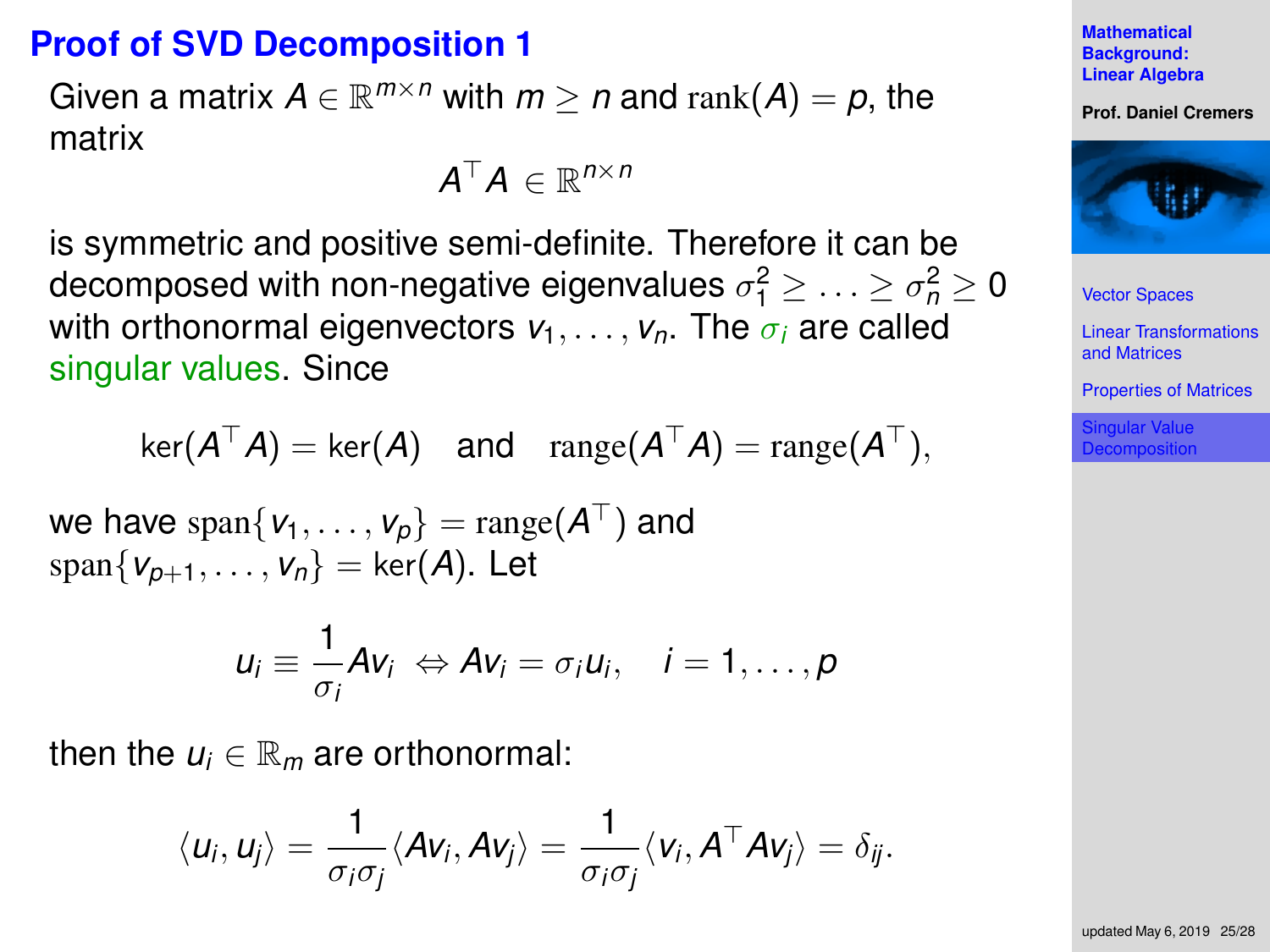# **Proof of SVD Decomposition 2**

Complete  $\{u_i\}_{i=1}^p$  to a basis  $\{u_i\}_{i=1}^m$  of  $\mathbb{R}_m$ . Since  $Av_i = \sigma_i u_i$ , we have

$$
A(v_1,...,v_n)=(u_1,...,u_m)\begin{pmatrix} \sigma_1 & 0 & 0 & \cdots & 0 \\ 0 & \ddots & 0 & \vdots & 0 \\ 0 & \cdots & \sigma_p & \vdots & 0 \\ \vdots & \cdots & \cdots & \vdots & 0 \\ 0 & \cdots & \cdots & 0 & 0 \end{pmatrix},
$$

which is of the form  $A\tilde{V} = \tilde{U}\tilde{\Sigma}$ , thus

$$
A = \tilde{U} \tilde{\Sigma} \tilde{V}^{\top}.
$$

Now simply delete all columns of  $\tilde{U}$  and the rows of  $\tilde{V}^{\top}$  which are multiplied by zero singular values and we obtain the form  $A = U \Sigma V^{\top}$ , with  $U \in \mathbb{R}^{m \times p}$  and  $V \in \mathbb{R}^{n \times p}$ .

In Matlab:  $[U, S, V] = svd(A)$ .

**Mathematical Background: [Linear Algebra](#page-0-0)**

**Prof. Daniel Cremers**



[Vector Spaces](#page-2-0)

[Linear Transformations](#page-8-0) and Matrices

[Properties of Matrices](#page-14-0)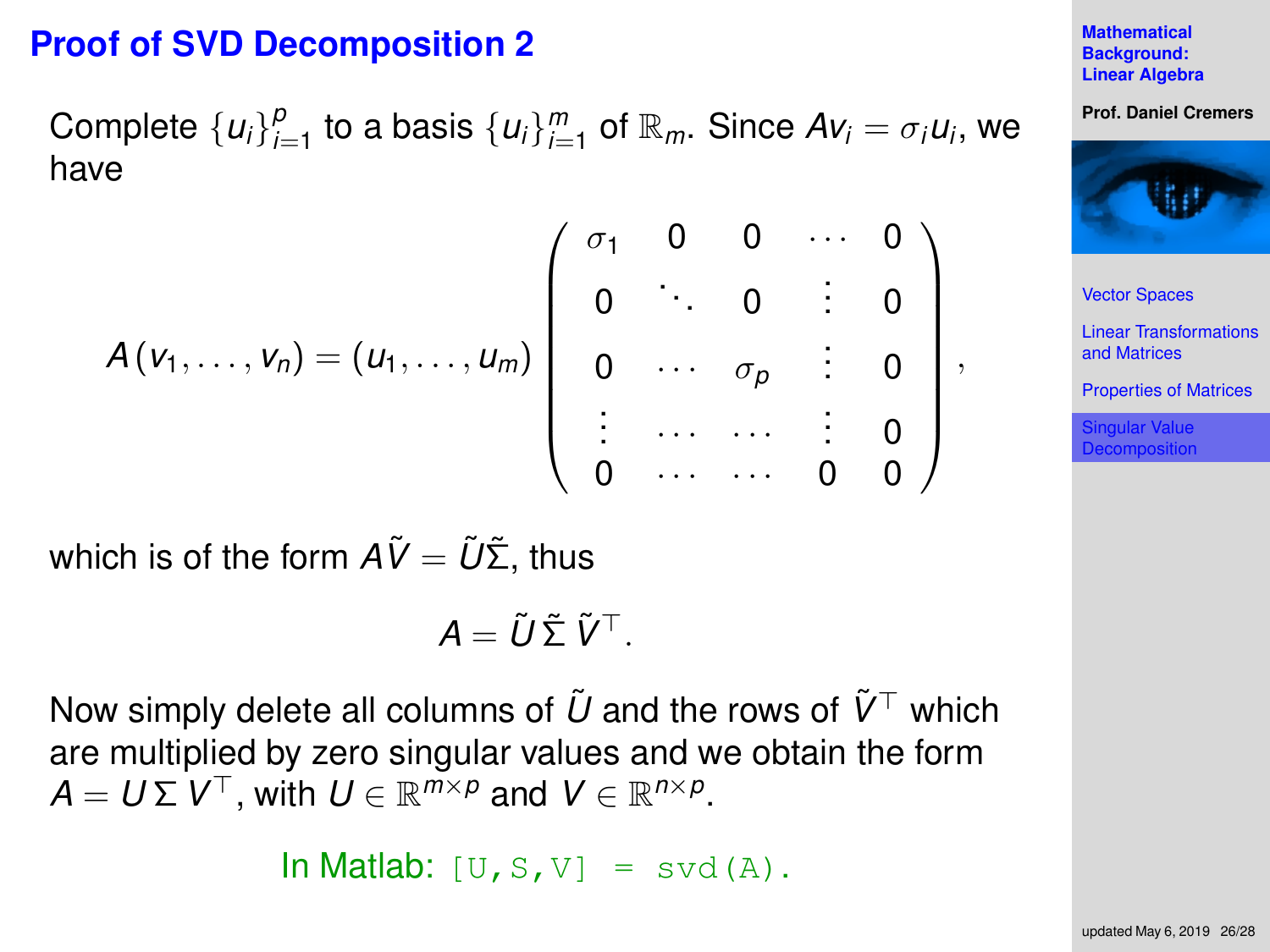# **A Geometric Interpretation of SVD**

For  $A \in \mathbb{R}^{n \times n}$ , the singular value decomposition  $A = U \Sigma V^{\top}$  is such that the columns  $U = (u_1, \ldots, u_n)$  and  $V = (v_1, \ldots, v_n)$ form orthonormal bases of  $\mathbb{R}^n$ . If a point  $x\in\mathbb{R}^n$  is mapped to a point *y* ∈  $\mathbb{R}^n$  by the transformation *A*, then the coordinates of *y* in basis *U* are related to the coordinates of *x* in basis *V* by the diagonal matrix  $\Sigma$ : each coordinate is merely scaled by the corresponding singular value:

$$
y = Ax = U \Sigma V^{\top} x \Leftrightarrow U^{\top} y = \Sigma V^{\top} x.
$$

The matrix *A* maps the unit sphere into an ellipsoid with  $\mathsf{semi\text{-}axes}\ \sigma_i\bm{\mathsf{u}}_i.$  To see this, we call  $\alpha\equiv \bm{\mathsf{V}}^\top \bm{x}$  the coefficients of the point *x* in the basis *V* and those of *y* in basis *U* shall be called  $\beta \equiv U^{\top}y$ . All points of the circle fulfill  $|x|_2^2 = \sum_i \alpha_i^2 = 1$ . The above statement says that  $\beta_i = \sigma_i \alpha_i$ . Thus for the points on the sphere we have

$$
\sum_i \alpha_i^2 = \sum_i \beta_i^2 / \sigma_i^2 = 1,
$$

which states that the transformed points lie on an ellipsoid oriented along the axes of the basis *U*.

**Mathematical Background: [Linear Algebra](#page-0-0)**

**Prof. Daniel Cremers**



[Vector Spaces](#page-2-0)

[Linear Transformations](#page-8-0) and Matrices

[Properties of Matrices](#page-14-0)